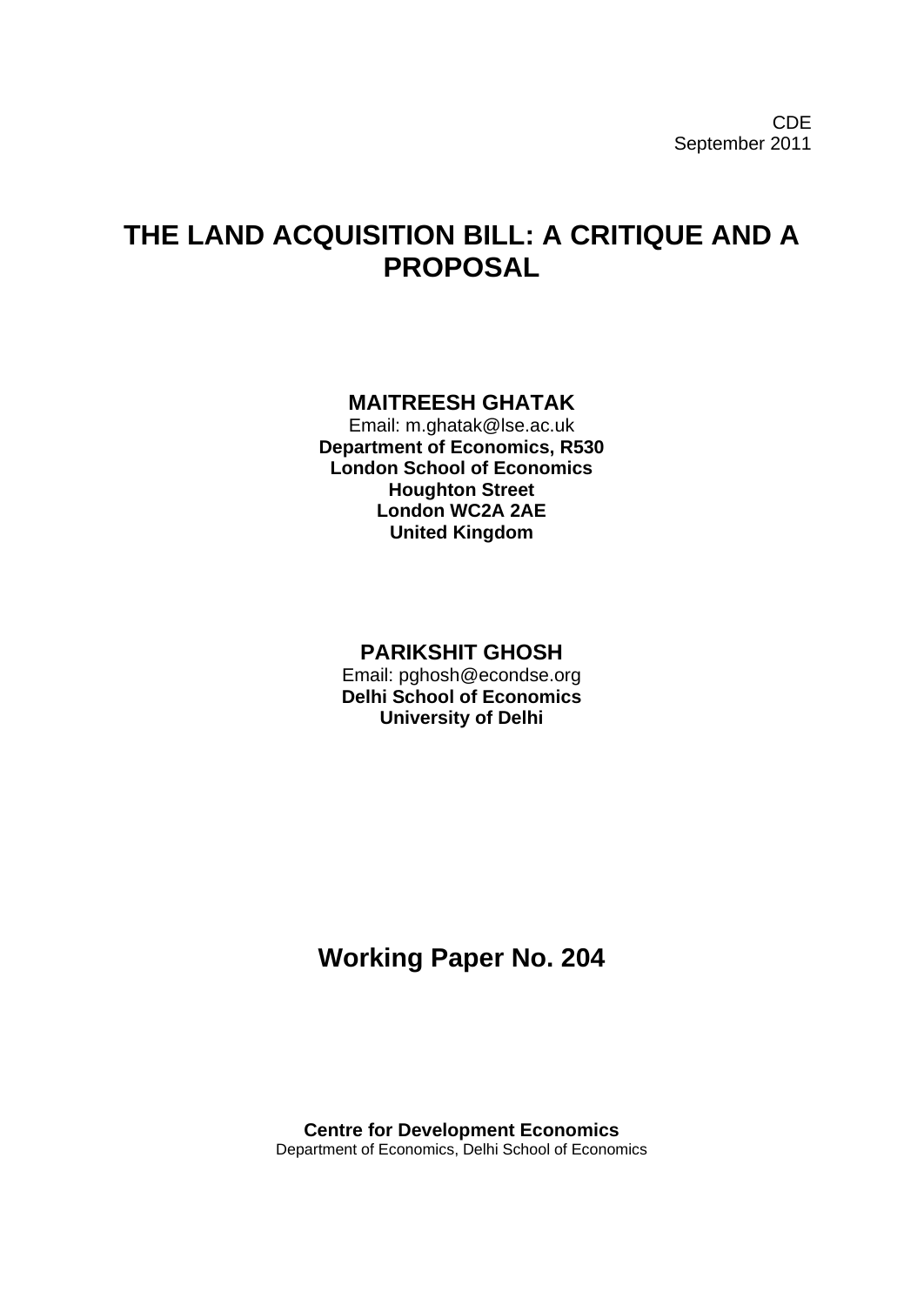## **The Land Acquisition Bill: A Critique and a Proposal**

Maitreesh Ghatak *London School of Economics* and Parikshit Ghosh *Delhi School of Economics*

September, 2011

#### **Abstract**

The new Bill on land acquisition recently tabled in Parliament is well intentioned but seriously flawed. Its principal defect is that it attaches an arbitrary mark-up to the historical market price to determine compensation amounts. This will guarantee neither social justice nor the efficient use of resources. The Bill also places unnecessary and severe conditions on land acquisition, such as restrictions on the use of multi-cropped land and insistence on public purpose, all of which are going to stifle the pace of development without promoting the interests of farmers. We present an alternative approach that will allow farmers to choose compensation in either land or cash, determine their own price instead of leaving it to the government's discretion, and also reallocate the remaining farmland in the most efficient manner. Our proposed method involves a land auction covering not only the project site but also the surrounding agricultural land.

<u>.</u>

We thank Abhijit Banerjee, Sanjay Banerji, Pranab Bardhan, Bhaskar Dutta, Archishman Chakraborty, Anirban Kar, Ashok Kotwal and E. Somanathan for helpful comments. All errors are our own.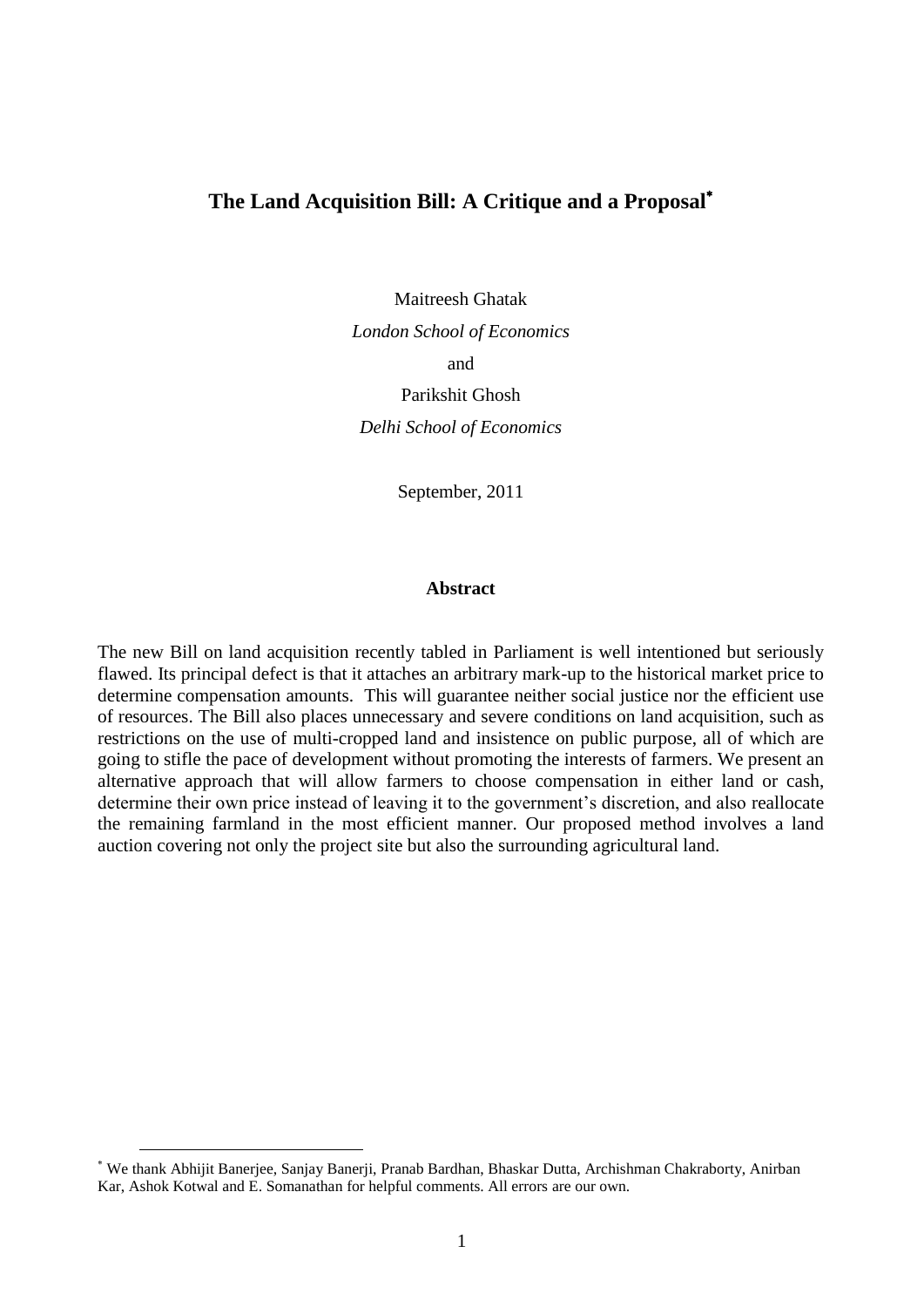#### **Introduction**

Land acquisition has become the most vexing problem for policy makers in India. Names like Singur, Nandigram, Kalinganagar, Jaitapur and Bhatta Parsaul have entered our lexicon as poignant metaphors of social conflict. The Left Front, which built a remarkable political hegemony in West Bengal largely on the basis of *Operation Barga* and land reforms, has been brought to its knees after a botched attempt at wresting a thousand acres for a car factory, illustrating how land issues have a seismic potential in our political landscape. The postliberalisation economic boom continues to create a voracious appetite for space to meet the demands of industrialisation, infrastructure building, urban expansion and resource extraction. Finding a way to balance the needs of economic growth, equitable distribution and human rights, rescuing these complex and sometimes conflicting objectives from the demagoguery of single issue advocates (Bardhan (2011)) and political opportunists, is perhaps the greatest challenge facing our democracy.

 The importance of the Land Acquisition and Rehabilitation & Resettlement Bill (LARR, 2011) recently tabled in Parliament cannot, therefore, be overstated. The Bill closely follows the recommendations of the Working Group of the National Advisory Council (NAC, 2011), though it differs on some key points. The salient features of the proposed legislation are as follows. It significantly increases the minimum compensation payable, but continues to use the market price, obtained from recently registered sale deeds from the region, as a yardstick. The minimum compensation has been fixed at four times the market price in rural areas and twice the market price in urban areas. LARR, 2011, which is a comprehensive Bill on land acquisition as well as rehabilitation & resettlement (R&R), subjects all eminent domain acquisitions as well private purchases of over 100 acres in rural areas and 50 acres in urban areas to a mandatory R&R package, with a host of benefits both for affected landowners as well as livelihood losers. These benefits include annuities, transportation allowance, land for land, a portion of capital gains from resale, and the construction of alternative housing and communal amenities in the event of loss of homestead. In addition to defining compensation parameters, the proposed law also places stringent restrictions on the exercise of eminent domain, placing restrictions on the use of multicropped land and tightening the definition of 'public purpose'. Procedural safeguards have also been introduced, including social impact assessment, adequate notification and consent of at least 80% of the affected community.

Unfortunately, the draft's good intentions are not matched by sound economic reasoning. The principal drawback, in our view, is the choice of an arbitrary mark-up over market price for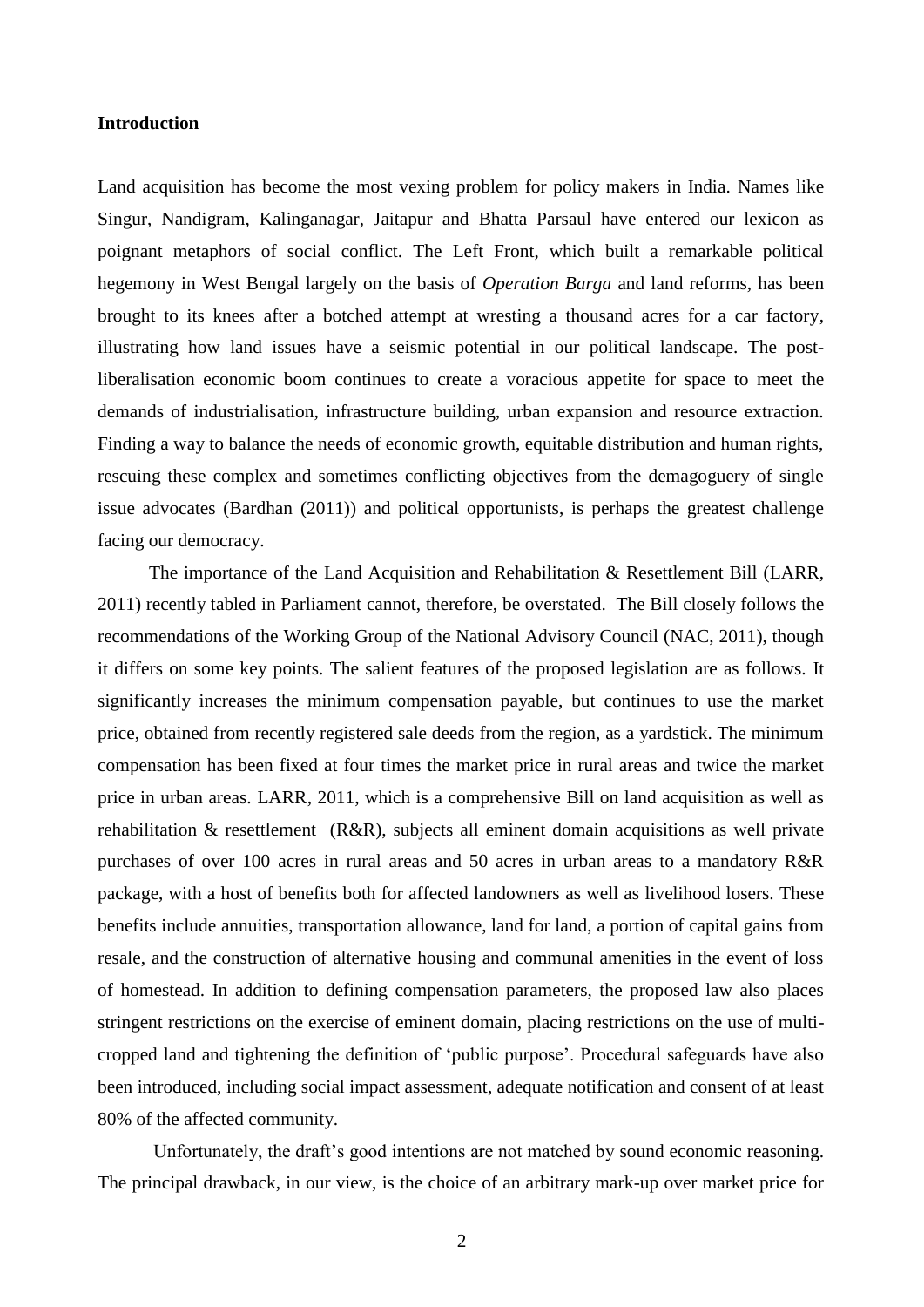compensation purposes. Given how land markets operate in India, market price is not an adequate anchor for compensation, and this ad hoc formula will guarantee neither social justice nor efficient use of a scarce resource, notwithstanding its pro-poor appearance. We outline, instead, a procedure based on a land auction, covering both the project area and surrounding farmland. If properly implemented, this procedure will allow farmers to choose compensation in either land or cash, determine their own price instead of leaving it to the government's discretion, and reallocate the remaining farmland in the most efficient manner. It will not only protect the interests of landowners and reduce political resistance to industrialisation, it should also render some of the stringent restrictions in the Bill (e.g., conditions on the use of multicropped land and stringent criteria to meet the standards of 'public purpose') unnecessary.

The rest of this article is organized as follows. We first provide an analysis of the nature of the economic problem involved in assuming agricultural land for industrial and urban use. We next outline our proposed solution and explain its main advantages. This is followed by a detailed critique of some of the problematic features of LARR, 2011, apart from its main shortcoming, namely, arbitrary pricing. We also briefly address the issue of compensating stakeholders other than those with formal property rights – groups such as sharecroppers, farm labourers and artisans.

#### **Diagnosing the Problem**

The overwhelming question that lies at the centre of the land acquisition issue is the following: how should be landowners compensated when the state seizes private land for development projects? This should be viewed as a general question - we should search for a mechanism or formula that will yield satisfactory results when applied to any particular case, rather than try to find answers on a case by case basis. One too often hears glib criticism that the government's compensation package in Singur or Noida or Kalinganagar was 'not enough', without a clear statement of a general principle as to how much is 'enough'. Surely the answer would depend on local conditions like soil fertility, access to irrigation, cost of living, alternative employment opportunities and so on, and there cannot be a magic number that will work for every region of the country. The useful question to ask is not *what* the displaced farmers should have received here or there but *how* this amount should be determined.

The Land Acquisition Act of 1894 lays down such a principle – compensation should be equal to the local market price for land. More specifically, the law says that it should be the average price of all land transactions completed in the area in the previous three years. This is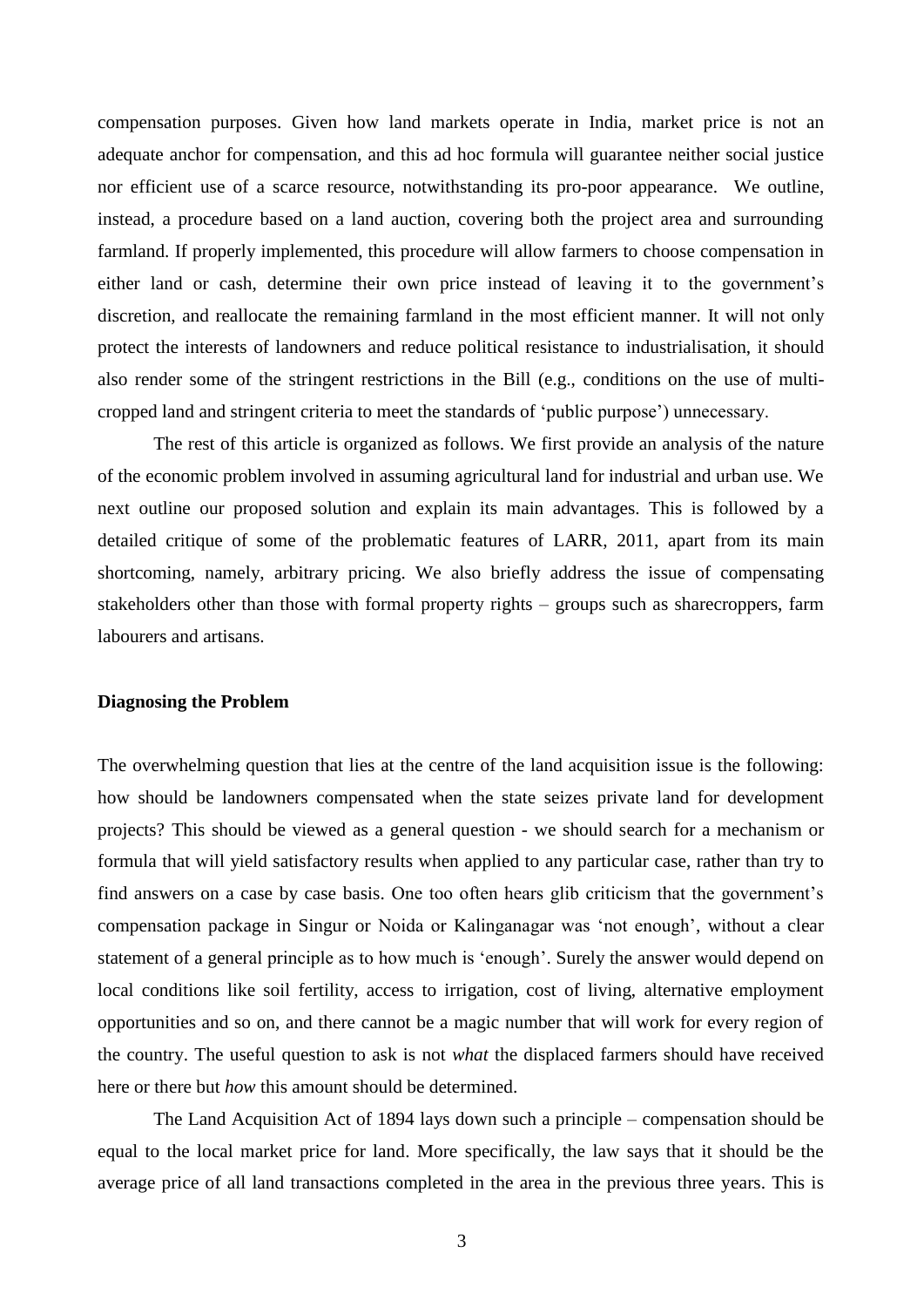viewed by many as inadequate compensation, but a compelling reason is rarely articulated. Attempts to remedy the perceived shortfall usually involve slapping an ad hoc mark-up on the market price, and this is the approach adopted in the NAC's recommendations and incorporated in LARR, 2011. Our view is that the use of historical market price even for benchmarking purposes should be abandoned altogether.

Some problems with the market price are easy to see. In many regions, transactions are few and not well documented, leaving considerable room for officials to manipulate the figure by use of selective sampling or fake transactions. Distress sales constitute a bulk of the transactions, and the full value is often concealed to escape stamp duty. Furthermore, any industrial or development project will cause significant appreciation of real estate prices, making it impossible for displaced farmers to buy back land with compensation money if they so wished.

These are, however, secondary concerns. The use of market price for *voluntary* transactions as a proxy for owners' value in *forced* acquisitions is so fundamentally flawed that it is a surprise it has been taken seriously at all. The value of a piece of land to its owner is not some tangible attribute that can be objectively measured by experts but rather a subjective quantity – it is whatever the owner deems it to be. Moreover, there is going to be substantial heterogeneity among owners in the valuation of land. Heterogeneity would arise even if we were to think of land value being derived from the flow of crop output alone, because farmers differ in their endowments of skill, knowledge, capital, farming assets like bullocks or tractors, market access, access to alternative methods of earning a livelihood etc. There are, in addition, many other potential sources of value for land – collateral for loans, assured source of employment for family labour, insurance against food price fluctuations via self-consumption and even social prestige associated with land ownership. Different owners are likely to impute these values very differently. For example, small farmers will have more pressing credit and collateral needs compared to large and affluent landowners, absentee landlords will have lower valuation than resident owners since they do not derive self-employment or self-consumption benefits from the land, and so on.

A market transaction arises when the owner of an asset meets another person who values the asset more than the owner, and together they negotiate a price which is somewhere in between their respective valuations. In a perfect asset market, *all* current owners should value the asset more than the prevailing market price because otherwise, it would be better for them to sell rather than hold on to their land. If their assets are now forcibly seized, it is clear that the market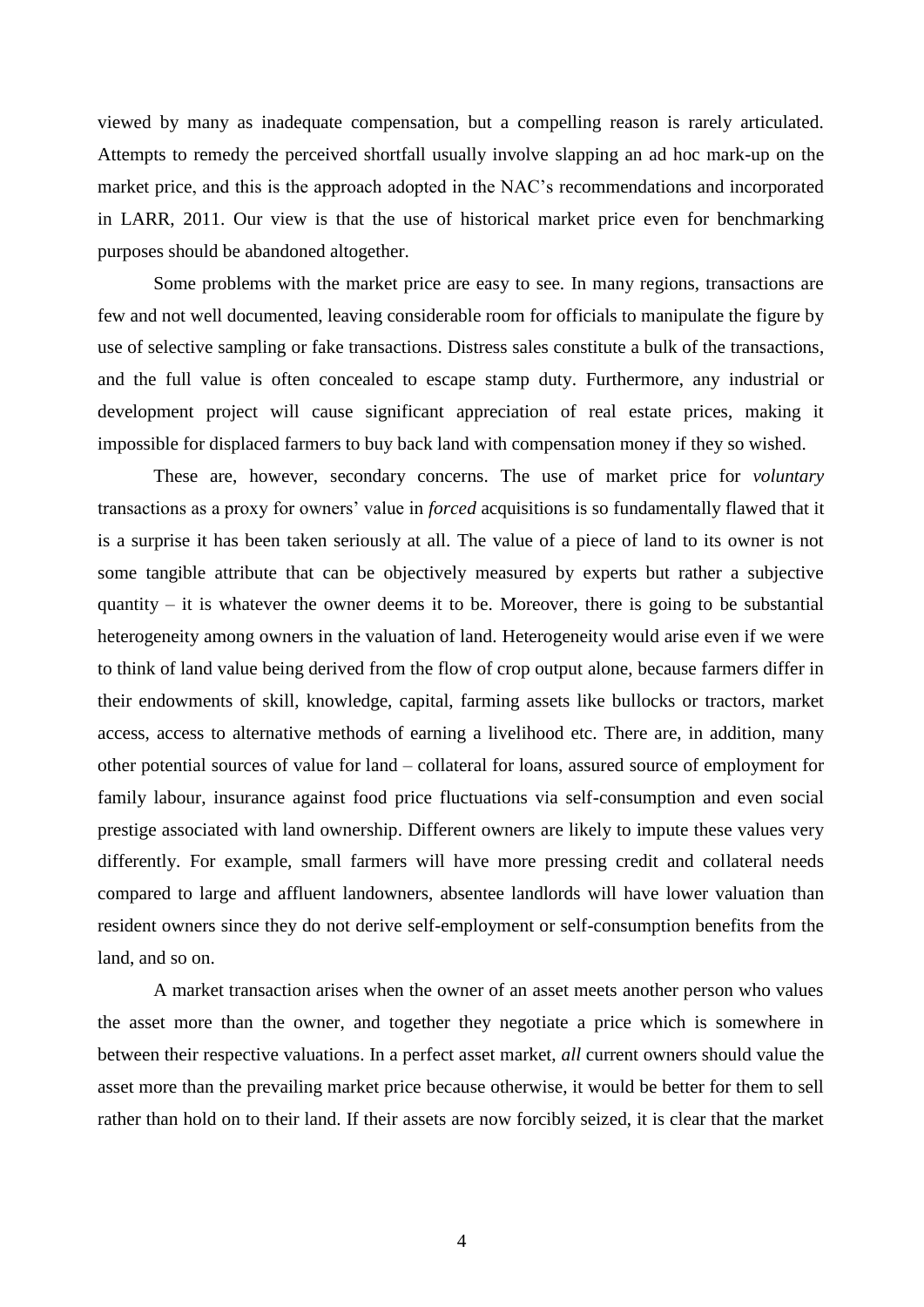price, far from being a good estimate of their valuation, will actually be a *lower bound* on it.<sup>1</sup> A lot has been written about the corruption and venality of the process, the subversion of property rights by a nexus of greedy capitalists and their political cronies, or the coercive tendencies of a neo-liberal economic regime. The fact of the matter is that the current legal formula for compensation is seriously flawed and would be reason enough for disaffection even if it were assiduously implemented by honest bureaucrats and politicians.

This critique is, however, vulnerable to one objection. If the government confiscated your car, but paid its market price, it wouldn't matter how badly you needed the vehicle – you can immediately go out and buy another one just like it. If the land market works well enough, the displaced farmer's subjective valuation of land should be irrelevant because a compensation set equal to market price will allow him to re-purchase land in the neighbourhood (assuming that expected future prices rather than historical prices are used for compensation purposes). One common criticism of cash compensation is that it replaces a familiar asset (land) with an unfamiliar one (paper assets), destroying the value of the farmer's asset specific skills and leaving him vulnerable to bad investments or self-control problems associated with liquid wealth (see Banerji and Ghatak (2010)). This criticism implicitly assumes that various forms of wealth are not easily convertible. Is the assumption justified given the empirical reality of rural India? There is good reason to think it is. Market price may be a good compensation benchmark for people who lose homes to make way for infrastructure projects in big cities (e.g., the metro rail) because the urban real estate market is relatively well developed. The asset market for agriculture land in India is extremely thin, fragmented and riddled with frictions of all sorts.<sup>2</sup> Once someone loses some arable land, it may be very difficult to buy it again even if the dispossessed is endowed with a bundle of cash.

If our diagnosis is correct, any workable solution to the land acquisition problem must have two essential features. First, it must come up with a formula for determining a compensation amount that reflects the dispossessed owners' *own* valuation of their assets. This method should be transparent and non-manipulable, and should leave no room for discretion in the hands of the state, its officials or appointed experts. Furthermore, the method must be such that landowners are incentivised to reveal the true value of their plots in their own estimate. The

<sup>&</sup>lt;sup>1</sup> In formal economic terms, one cannot use the market price to impute value for *infra-marginal* agents.

 $2^2$  For example, Deininger et al (2007) look at NCAER data on land transactions over the period 1982-1999 based on household data (as opposed to land censuses) and find that 15% and 8% (or 0.88% and 0.47% annually) of the population were involved in purchasing or selling land, respectively. Correspondingly, 9% and 5% of the land that the sample households owned were bought and sold.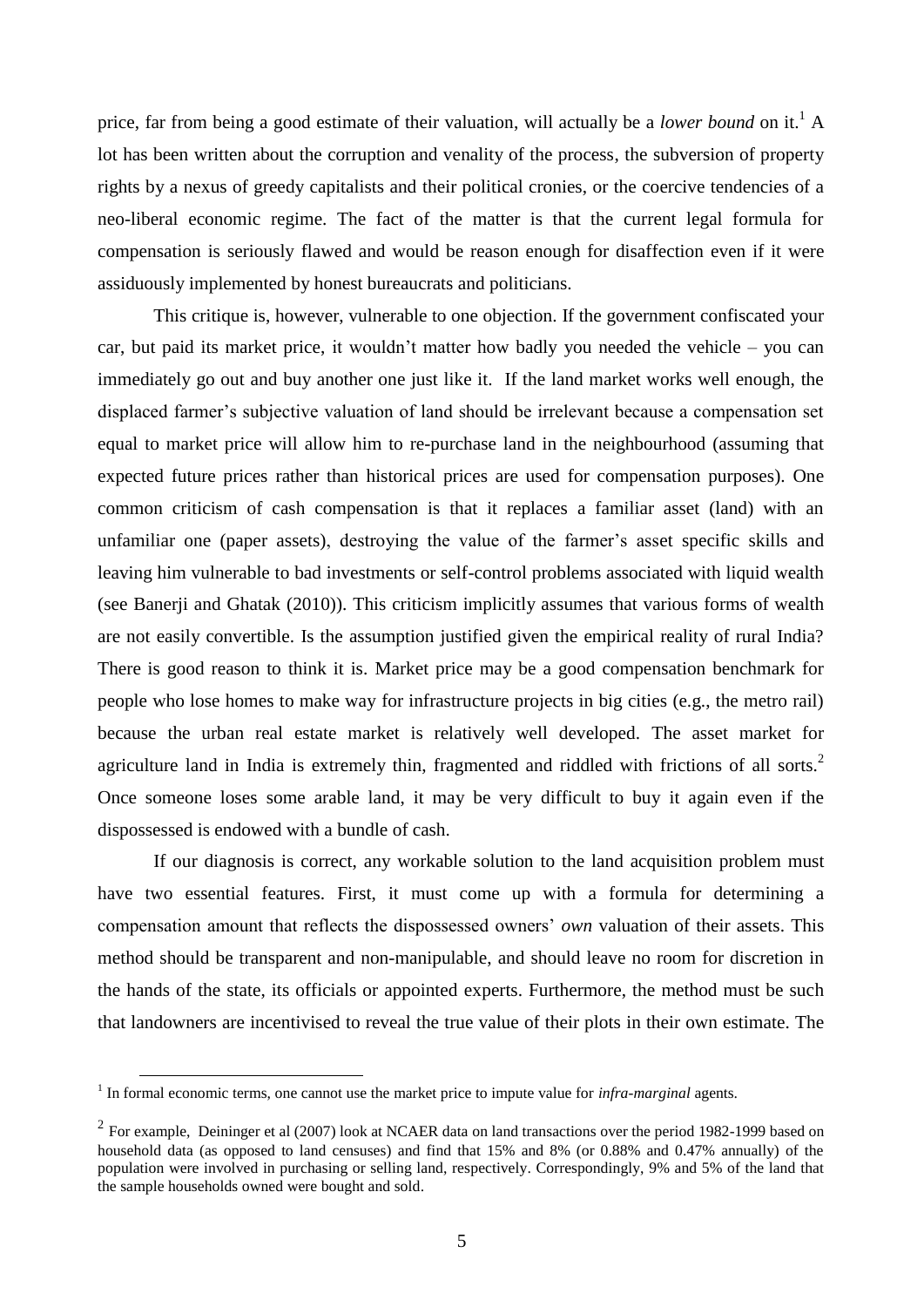problem with the market price is that it underestimates the owners' valuation, and the problem with negotiated prices is that owners have every reason to make exaggerated claims. Second, the acquisition process must also make up for the absence of well-functioning land markets in the area. Whenever a large chunk of arable land is diverted to other use, economic efficiency dictates that the ownership pattern on the remaining land must be reshuffled so that those who place the greatest value on land end up remaining owners even if their previously held plots are seized for non-agricultural use. For example, if a land-hungry peasant's plot is eaten up by an industrial plant while an absentee landlord's farm remains untouched by virtue of falling outside the project site, there will probably exist room for a further transaction that should make all parties better off – resettle the displaced peasant on the absentee landlord's land and pay compensation to the latter instead of the former. The role of a land market is to achieve precisely this sort of reallocation, and in its absence, the land acquisition process should aim to fulfil this role. That will go a long way towards promoting efficient land use, minimizing the compensation bill, keeping agricultural productivity high and ensuring social justice.

### **A Proposed Compensation Policy**

1

We will now outline our main proposal regarding a compensation policy for displaced landowners. The highlights of our proposed solution are: (a) the transfer price is determined by a land auction and not left to the state's discretion (b) displaced farmers get an option to choose compensation in cash or compensation in land (c) the area of intervention is extended beyond the project area to surrounding farmland.

Let us take the case of Singur for illustration. The proposed factory was to occupy approximately 1,000 acres. Demarcate an area which is twice the size (say) of the project site, i.e., 2,000 acres. This should include the project site itself (to be referred to as the core) and a belt of additional farmland surrounding it, amounting to another 1,000 acres (to be referred to as the periphery).<sup>3</sup> All owners within this operational zone of 2,000 acres will be asked to submit tender bids for selling their land to the government. The 1,000 acres on which bids are the lowest

 $3$  How large the periphery should be relative to the core is a matter of judgement, and we do not have a magic number to propose. Enlarging the coverage area of the auction involves trade-offs. The primary trade-off is an increase in the average distance of relocation for those who swap land for land, against increased competition and allocative efficiency. A helpful factor is that average distance of relocation should increase in proportion to the square root of the coverage area. For example, if the project site is visualized as a circle and the auction covers an area up to twice its radius, then the area under the auction will be four times the area of the project site. It is needless to say that farmers who swap land for land should be paid relocation costs commensurate with the distance of displacement and associated inconveniences.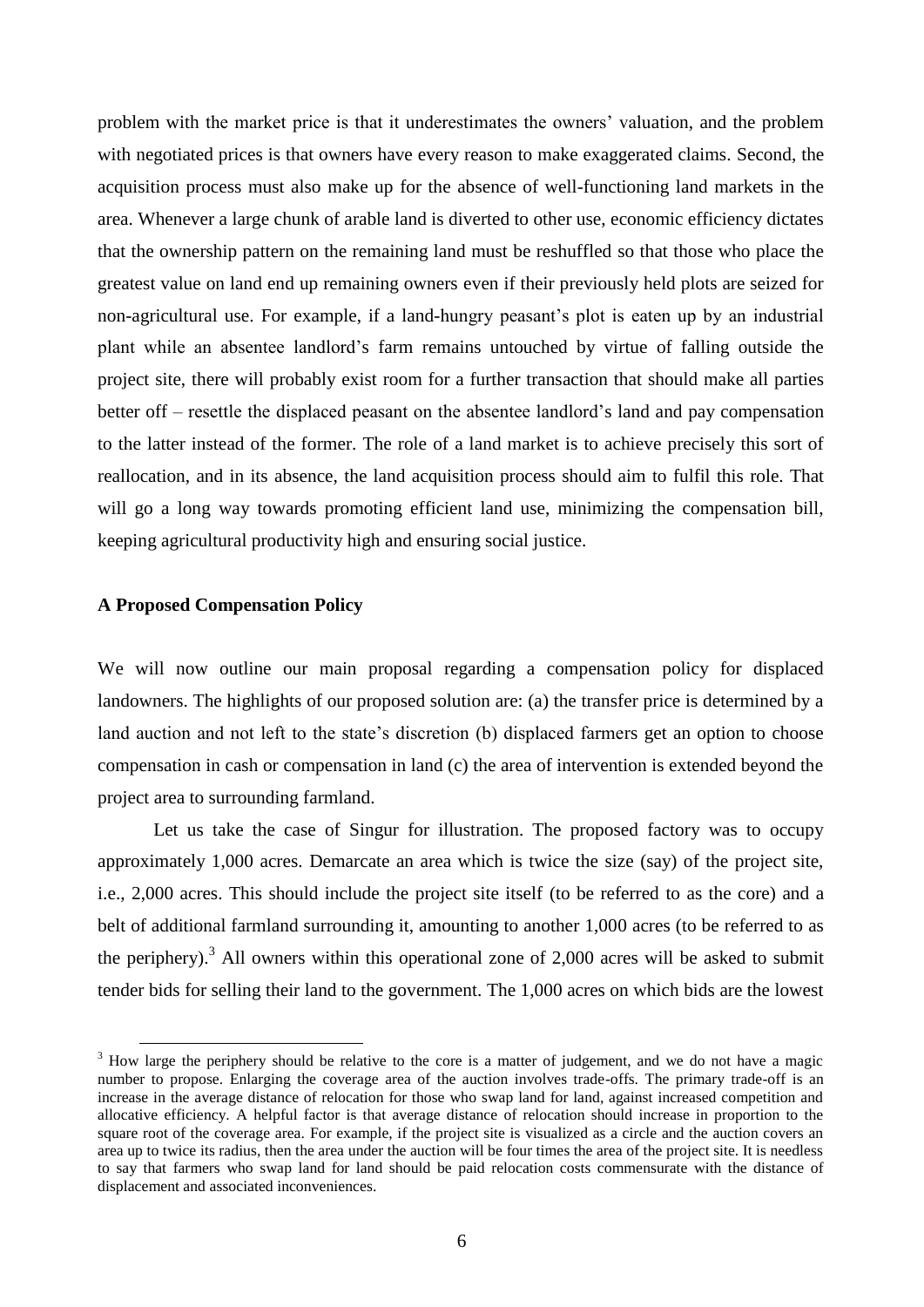will be procured against cash compensation, and all of them will be paid a uniform price equal to the bid on the marginal acre that is *not* acquired in the auction (i.e., the bid on the  $1,001<sup>th</sup>$  acre of land when they are arranged in ascending order of asking price). To discourage collusion among bidders and to reflect the value of land in its intended alternative use, the government may set a reserve price. The acquisition process will be scrapped and other sites sought if the price in the auction exceeds the reserve price.

Obviously this process will not solve the problem entirely, since the procured land will have an arbitrary spatial distribution which will usually not coincide exactly with the intended site of the project. Some of it will fall in the core and some of it will fall in the periphery. Note, however, that the area of land within the core that remains unsold in the auction must be exactly equal to the area of land procured in the periphery. The last step of the process is to take land from farmers in the core who haven't sold for cash and compensate them with the plots of equal size procured in the periphery.

In cases where the state procures land on behalf of industries, it is of utmost importance that there be no subsidies, i.e., the entire burden of compensation and R&R be borne by the industrialist. The state's only role should be to administer the auction and preserve its integrity, in addition to applying the minimal coercion involved in forcing the hands of those who are unwilling to do even land swaps. As noted by many commentators, a major problem faced in the last several years has been that various state governments have engaged in fierce competition to attract investment to their states, with the attendant promise of industrialisation and employment generation, if not opportunities for kickbacks to politicians and public officials. This has generated a race to the bottom where most of the surplus generated from land conversion has gone into the pockets of capitalists instead of landowners, the local population or taxpayers. West Bengal's disastrous experience in Singur probably owes much to the fact that the CPI(M) government, in its desperation to reverse the deindustrialisation of the state, offered land to the Tatas at throwaway prices (Sarkar (2007)), leading it to skimp on its compensation offers since the state exchequer had to pick up the tab. There is an obvious need for a Central law that prohibits subsidies and curbs the economically ruinous competition among states for investment and capital. Since land is on the concurrent list, this involves legal and jurisdictional issues that need to be sorted out.

Our auction based approach has several advantages, which we now discuss in detail: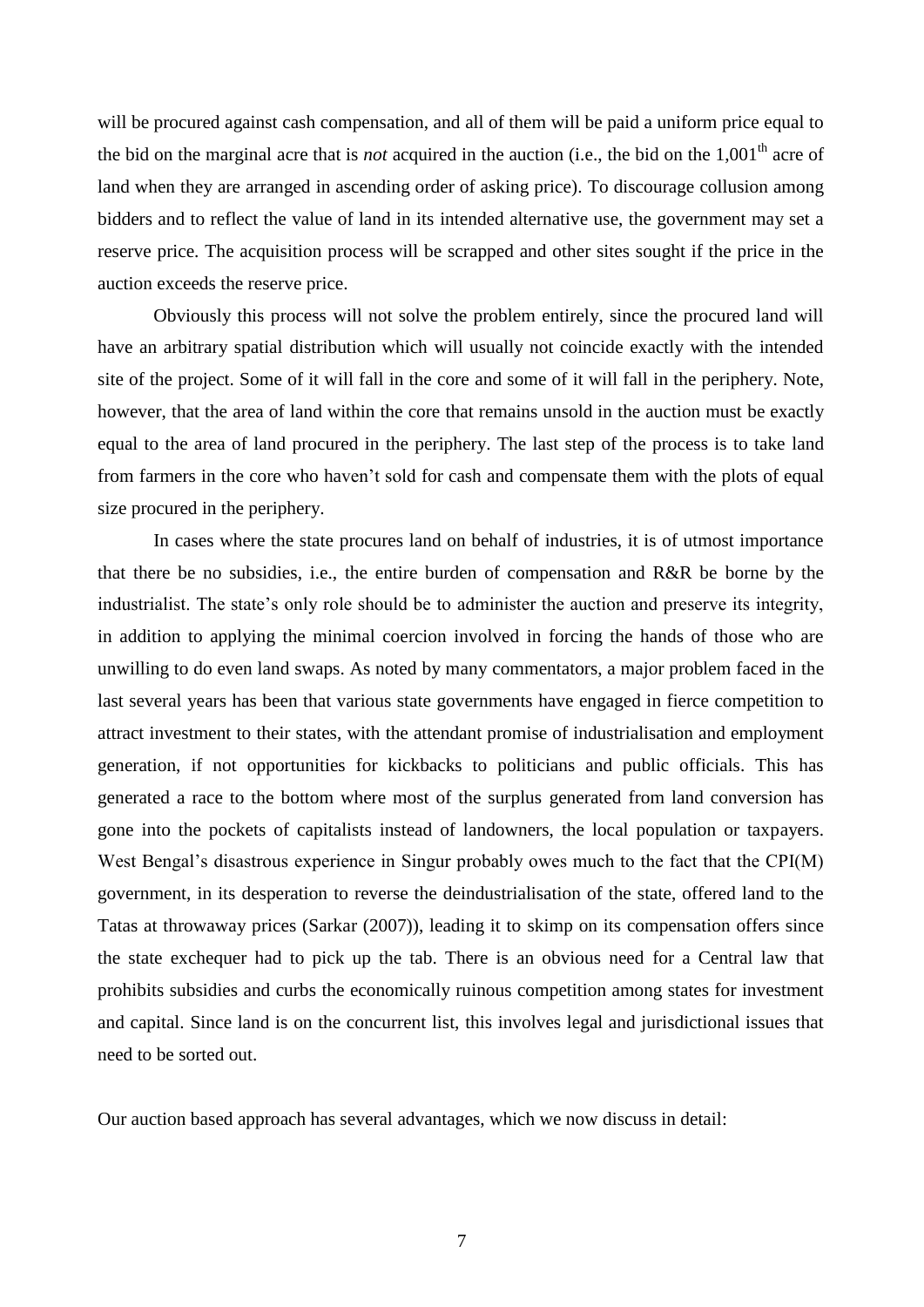- (1) The single most significant feature of our proposal is that it is considerably less coercive. The existing law of eminent domain leaves the landowner powerless in every dimension. Not only does the state compel him to surrender his land, it reserves the right to name its own price. Legally stipulated compensation formulae, such as market price or a mark-up over market price plus stipends (as specified in the LARR, 2011), ties the hand of the state to some extent but uses no input at all from the affected parties. In contrast, our proposal offers the farmer choice in the *form* of compensation – it can be taken either in cash or land. Moreover, the amount of cash compensation is derived *entirely* from the asking prices submitted by the landowners themselves, and is designed to exceed, not fall short of, the bid on every plot of land that is acquired against cash. This approach should shut down two of the most common complaints heard about land acquisition in India – that displaced farmers have not received enough compensation, and those who are highly dependent on land have been deprived of an asset that is central to their lives. The process still contains a small degree of coercion, because farmers who insist on not merely holding land but holding particular plots (perhaps due to the sentimental value of ancestral property) have to be forcibly moved if their preferred plots fall in the core area. However, there can be little doubt that our proposed method reduces the degree of coercion to its bare minimum, compared to the approaches that we have seen so far, including that of LARR, 2011. The only way to make it even less coercive is to eliminate any role for the state and rely entirely on open market purchases, an option feasible only for private projects. We will comment later on why we think exclusive dependence on private transactions will be unwise for big industrial projects involving many interested parties.
- (2) Our proposal gives the farmer a strong incentive to bid truthfully, i.e., ask for a compensation amount for which he is truly willing to part with his plot, instead of strategically inflating his asking price. The reason behind this is not very hard to see. The auction is set up in a way such that a uniform price is applied to all plots for which compensation is to be paid in cash, and this price is equal to the lowest *losing bid*. This means that by varying his bid, an owner cannot affect the compensation he will receive, only the probability that he will be paid in cash instead of land. Since it is better for him to receive cash compensation if and only if it exceeds his true valuation for land, it is best for him to bid his true value.<sup>4</sup> Farmers must be

<u>.</u>

<sup>&</sup>lt;sup>4</sup> Technically speaking, the auction proposed here is a uniform price, sealed bid auction or a multi-unit Vickrey auction, with the added feature of land swaps between non-sellers in the core and sellers in the periphery once the auction is over. We implicitly assume a private values environment. Bidding truthfully is a dominant strategy in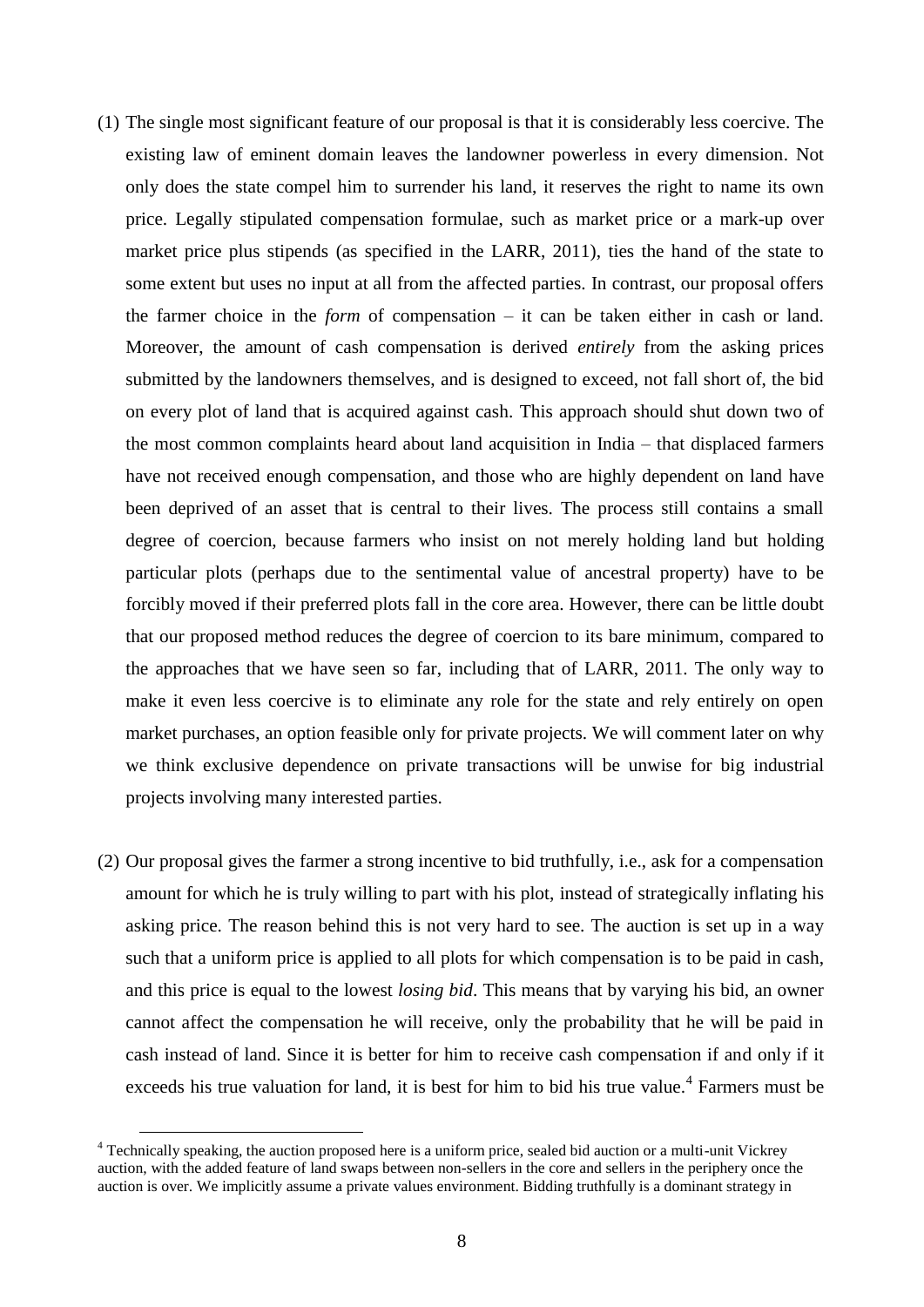given time and advice to understand the logic of the auction they are participating in, and it is possible that they will miss some of its strategic nuance even after prolonged reflection. However, the fact that one should not significantly overbid or underbid is not difficult to appreciate from a common sense perspective. Someone who has a low value for land (say, an absentee landlord) will be relatively eager to receive cash compensation, but will run the risk of being stuck with another piece of a low yield asset if he bids too high. Someone who values land greatly has no reason to ask for compensation that is insufficient, given his personal valuation of his asset.

(3) One of the most common complaints heard about the current acquisition process is that it prevents owners of acquired plots from reaping the benefits of appreciated real estate prices that come in the wake of industrial and commercial development of the area.<sup>5</sup> Anyone who is compelled to sell now will lose out in comparison to his neighbour whose land lies outside the project zone by happy accident, since the latter can wait and sell his property when the real estate boom fully arrives. This is economically crushing for farmers who would like to buy back land and continue cultivation, and is aggravating even for those who are happy with cash and not particularly committed to farming. Our proposal removes this arbitrary source of inequality by treating all local landowners (those owning plots in the project zone as well as outside) at par, allowing farmers to incorporate their own estimates of future land price inflation into their bids.<sup>6</sup> It also eliminates the problem of hold-up often associated with private acquisitions – an owner who holds out till the end, while neighbouring plots are

such auctions if buyers/sellers have inelastic demand/supply, a property that also guarantees allocative efficiency – scarce resources end up in the hands of those who value it most. The single unit Vickrey auction with a reserve price is also a cost minimizing way of procuring assets, though the generalization of this feature to multiple units and asymmetric bidders requires additional assumptions. See Milgrom (2004) for a theoretical discussion of these issues.

 $<sup>5</sup>$  For example, according to newspaper reports, the value of the land that was acquired for the Yamuna Expressway</sup> connecting Noida and Agra in Uttar Pradesh has already gone up 50 times in less than a decade. Nine years ago when the state government acquired this land, it paid farmers Rs 50-300 a sq m. Today, in the same location, the Jaypee group building the Yamuna Expressway and a 2,500-acre Sports City (with a cricket stadium and Formula-1 race track) is selling plots at Rs 15,000 a sq m. (se[e http://jllindia.wordpress.com/2010/09/13/land-prices-up-50](http://jllindia.wordpress.com/2010/09/13/land-prices-up-50-times-in-10-years/) [times-in-10-years/\)](http://jllindia.wordpress.com/2010/09/13/land-prices-up-50-times-in-10-years/). It is not at all obvious that the proposed Bill's four-fold mark-up would be enough to satisfy sellers in a situation like this.

 $6$  A concern we have often heard is that farmers may be too ill informed to have a good idea about the potential for land price inflation. Consequently, they may bid too low and regret it later. While this may prevent them from capturing a part of the surplus, the auction should at least ensure that they recover their own livelihood losses and are no worse off than before the project arrived. If land is surrendered at a price of the owner's choosing rather than one dictated to him, there is less room for political trouble later, even if farmers realize they made mistakes. A related observation is that people with political connections and access to inside information may surreptitiously buy up land around the project site before it is announced, and deprive the owners of windfalls. This is an independent problem and requires independent measures to be tackled. Inefficient land transfer policies will not stop insider trading in the real estate market.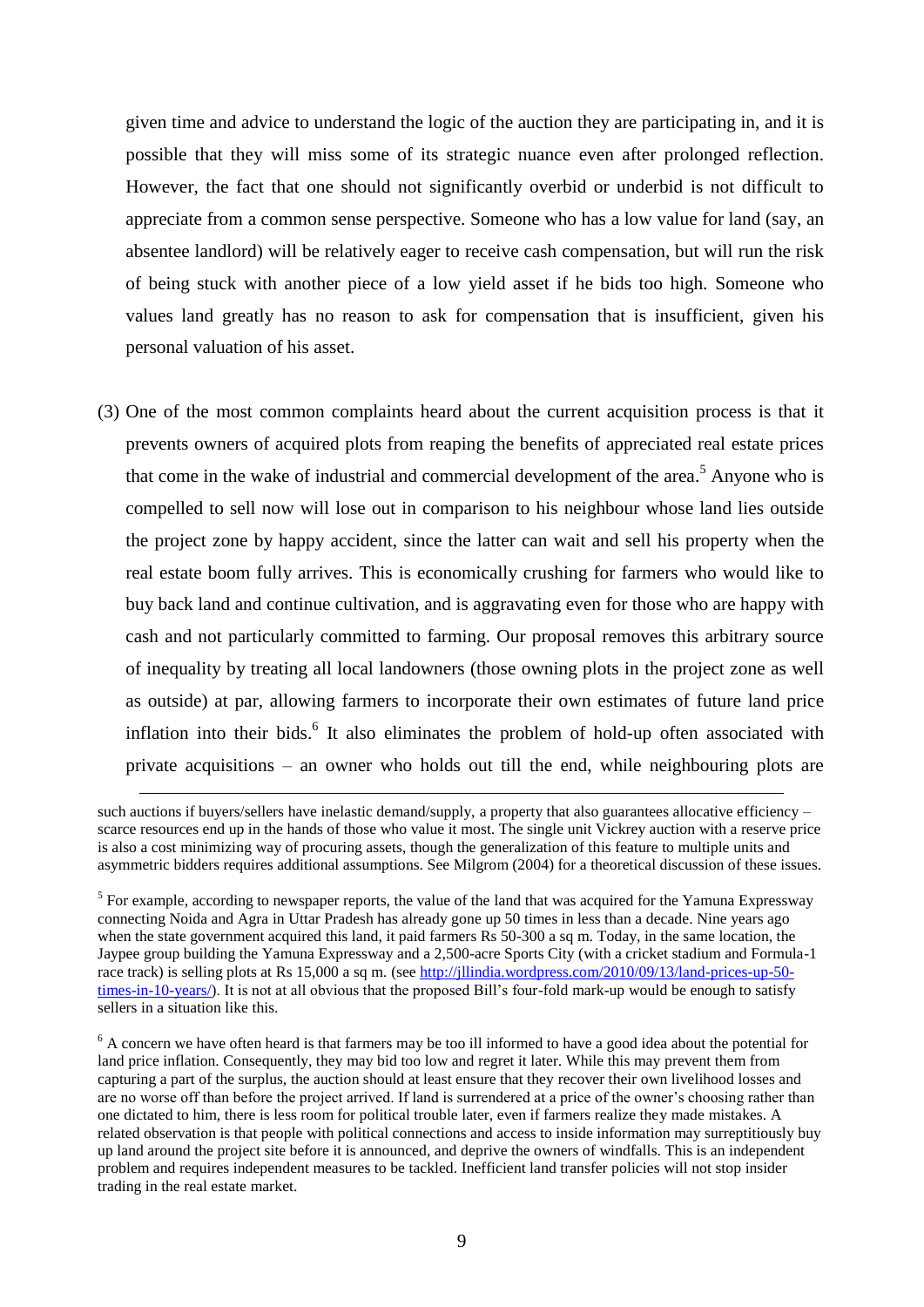bought up, gives himself a very strong bargaining position. Many of these problems arise from the sequential and staggered nature of the acquisition process, which we collapse into a single round of bidding and sorting.

(4) Finally, our proposal has a provision for the acquisition effort to fail and for land to remain in agricultural use. This will happen when the price in the auction ends up above the reservation price set by the government. It is generally assumed that the value created by industrial use of an acre of land is orders of magnitude higher than what can be generated by crop cultivation. This is probably true in most cases, but we see no reason why the acquisition process should take this for granted instead of putting it to the test. Industrialisation is not an article of faith; it should proceed only where it demonstrably increases the size of the economic pie. The onus should lie on industry to demonstrate this by competitively bidding for the scarce economic resources it wants to divert from agriculture.

There are myriad details to be worked out and logistical challenges met before a plan like this can be operationalized. We have focused on heterogeneity among farmers in terms of dependence on land and ignored heterogeneity in land quality, implicitly assuming that all plots of the same size are perfect substitutes. In reality, there will be differences arising from soil quality, gradient, access to water sources, sunk investments like pump sets, etc. Farmers must receive supplementary payments to account for these factors, as well as relocation costs, distance-from-home issues, plot fragmentation, etc. These additional awards can be covered by ad hoc payments similar to those in LARR, 2011, or customized based on assessment of individual circumstances, as determined by the Collector.<sup>7</sup> In some cases, the proposed project may have an environmental impact that reduces yields and lowers the value of surrounding farmland (e.g., through groundwater depletion or pollution). The auction price will not recover these damages, since competitive bidders will shade their bids to reflect the reduced potential of their land. Independent environmental assessments and award of ad hoc compensations on that account may be necessary where relevant. The auction rules will also have to be clearly explained to farmers and its implications fully absorbed before proceeding with implementation.

 $<sup>7</sup>$  If there is land of variable quality under the auction, some method has to be devised to come up with a</sup> conversion scale. This could be constructed by comparing past productivity. For example, if plot A has produced twice as much crop value as plot B, it may be deemed twice the size of plot B even if they have the same physical dimensions. This is unsatisfactory for a lot of reasons, especially because productivity differences may arise not from differences in plot quality but differences in the skill and resources of farmers who cultivated them. Note, however, that the proposed Bill suffers from the same problem, since it specifies uniform compensation rates.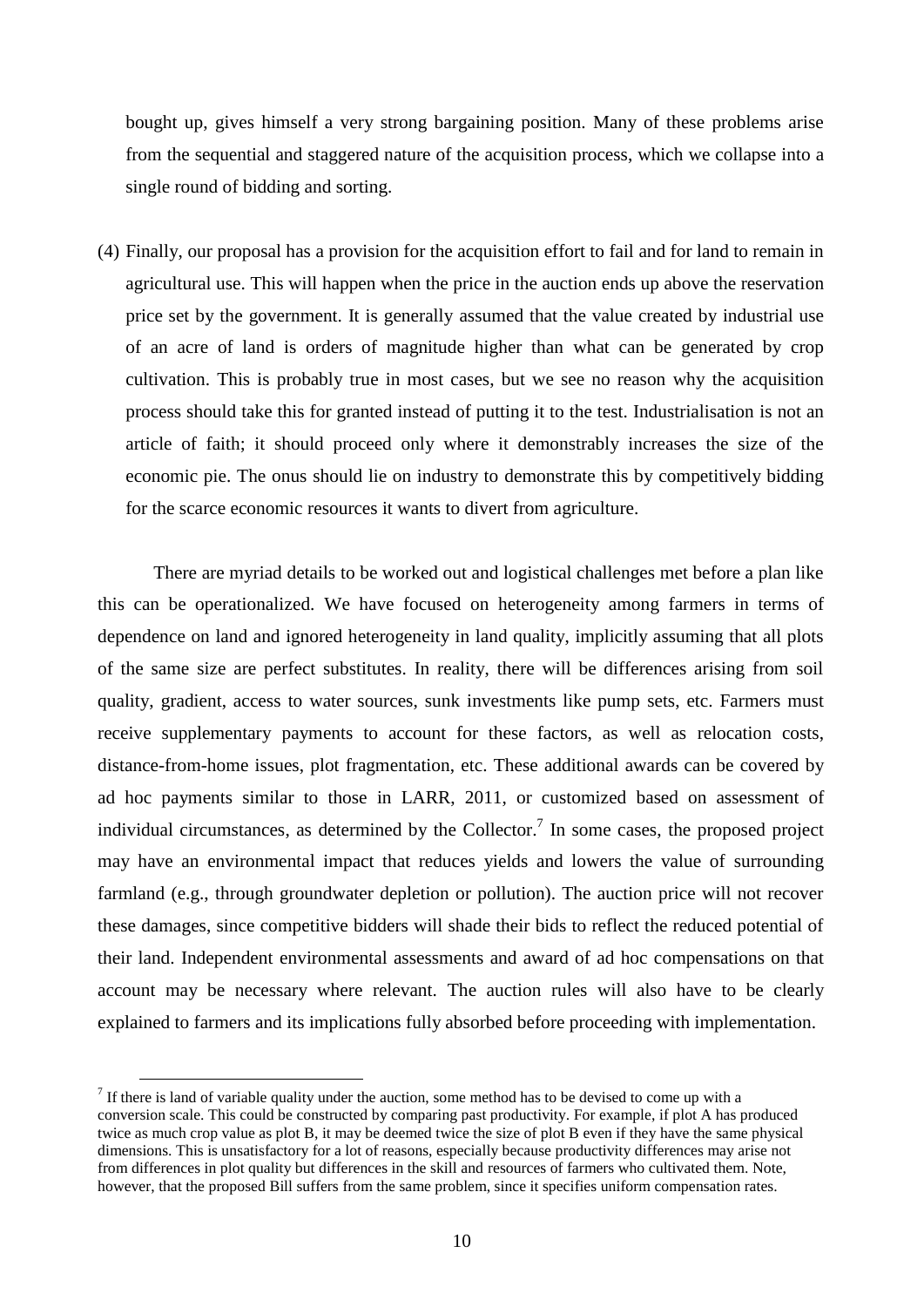Our goal here is not to present a complete blueprint of a solution but a broad outline. Auctions have proved very effective in several countries in recent times, albeit for much more high-tech allocations like spectrum licenses. They are also widely employed in procurement of food grains by the FCI as well as in private wholesale trade. Had the task been one of acquiring a thousand acres from the vast sea of agricultural land stretching across the country, it would have been cheapest, most efficient and least contentious to do it through an auction. The problem at hand is more restrictive – the acquisition must be a *specific* thousand acres of contiguous territory. We have argued that with only slight modification, essentially the same principles can be applied to this more constrained problem. Our proposed method is designed to kill two birds with one stone. First, it determines a fair price not through government fiat but through a participatory process of competitive bidding where farmers are free to name their own price and choose their form of compensation (cash or land). Second, it fills in for missing or imperfect land markets in the region by reallocating the remaining farmland to those who place the highest economic value on such an asset.

#### **The Proposed Bill: Additional Critique**

Our main criticism of LARR, 2011, is that it relies on arbitrary pricing, which will neither ensure that farmers are adequately compensated for their lost assets, nor guarantee that a scarce resource like land will be put to its most productive use. The Bill has other questionable features to which we now turn our attention. These provisions have little merit when combined with the ad hoc compensation rates, and will be detrimental when the compensation is determined through competitive bidding, as we suggest.

(A) *Public purpose*: The public purpose clause features in most eminent domain legislation not just in India but internationally. The Land Acquisition Act, 1894, stipulates a public purpose behind acquisition (part II, section 6) but also provides for acquisition on behalf of companies for the purpose of residential construction for its employees (part VII, section 40). The Fifth Amendment to the U.S Constitution declares: "… nor shall private property be taken for public use, without just compensation." Of course 'public' purpose is a vague term, and governments have naturally taken interpretive liberties while operationalising the concept, and courts have generally refused to second guess executive judgement in this matter. The Supreme Court of India is on record, saying: "The concept of public purpose has to be held to be wider than 'public necessity'", and has permitted the use of eminent domain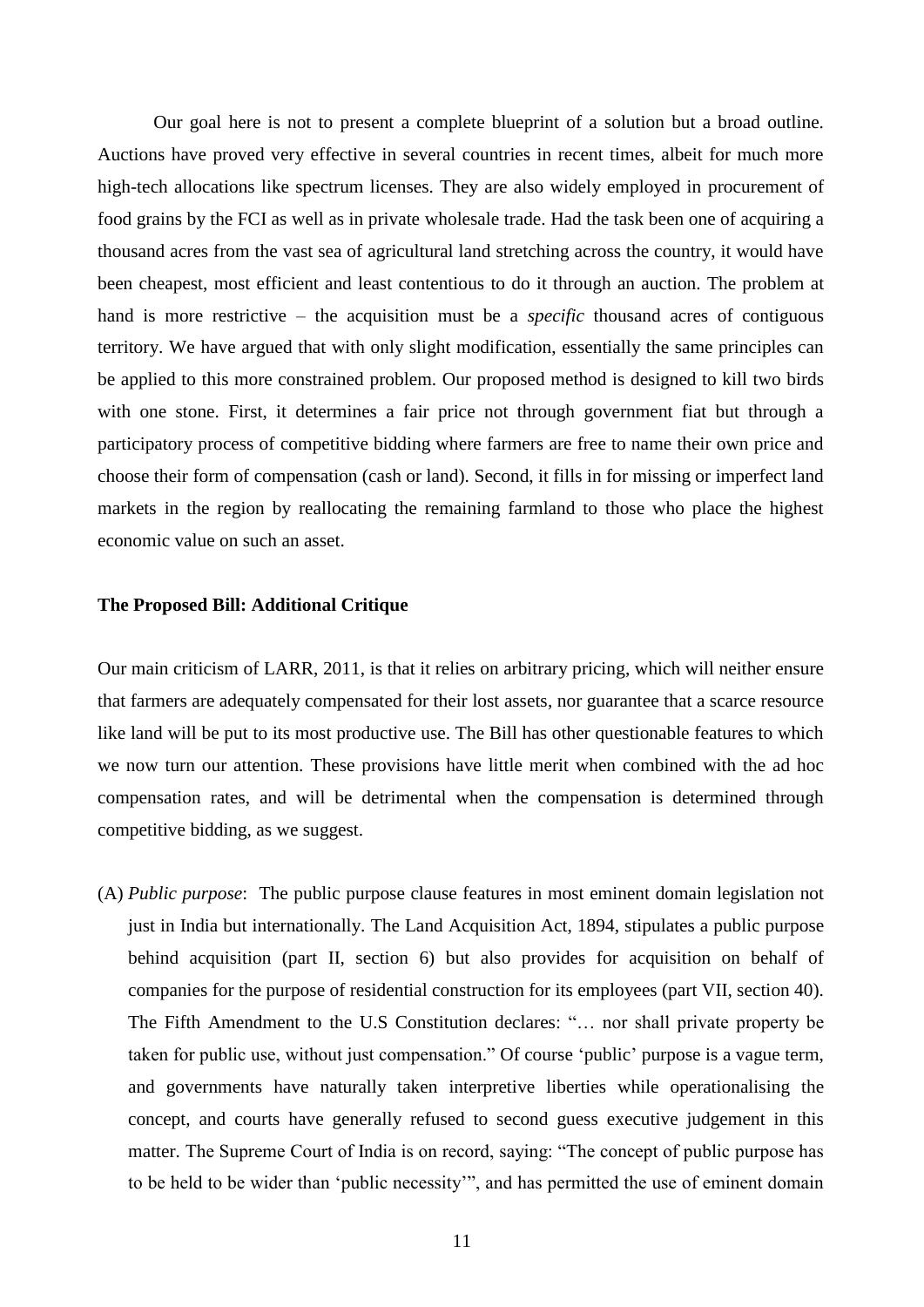for such purposes as the construction of a paper mill or a factory manufacturing electric compressors (Desai (2011)).<sup>8</sup> In *Kelo vs. City of New London*, 2005, the U.S Supreme Court controversially ruled in favour of the city of New London, which had acquired prime waterfront property and handed it over to commercial developers on the grounds that it will serve the public interest by creating jobs, generating tax revenue and rejuvenating an ailing local economy. Interestingly, it is the Court's conservative faction, usually perceived as friendly towards the interests of big business, which offered a dissenting opinion, while the liberal wing took an expansive view of the state's right to confiscate private property.<sup>9</sup>

We think the entire focus on public purpose is misplaced, not merely because of the difficulties of enforcement, but due to a conceptual blurring of utilitarian and rights based perspectives. It is inconsistent to stick to both principles, and the attempt to combine strong protections for private property with a narrow public purpose requirement leads to either a contradiction or a redundancy. The insistence on a public purpose implicitly assumes that those who have to surrender property are being called upon to make sacrifices for the greater common good, i.e., the interests of a few must give way to the interests of many. The insistence on just compensation upholds the notion that the economic interests, if not formal consent<sup>10</sup>, of property owners cannot be compromised for any reason, however socially desirable. If care is taken so that the economic interests of owners are indeed protected, how does it matter to what alternative use their seized assets are going to be employed? If a golf course or luxury housing project can afford to pay affected farmers enough to improve their standard of living, it is hard to see why anyone should object. If a proposed defence facility

 $8$  In two very recent judgements, however, a two-judge bench of the apex court seems to have gone against the grain of previous rulings. These are *Sharan vs. State of Uttar Pradesh* and *Banda Development Authority vs. Motilal Agarwal*. See Desai (2011) for further discussion.

<sup>&</sup>lt;sup>9</sup> Ironically, it is the arch conservative Clarence Thomas's dissenting opinion that echoes the concerns expressed by the egalitarian left in the Indian context: "Allowing the government to take property solely for public purposes is bad enough, but extending the concept of public purpose to encompass any economically beneficial goal guarantees that these losses will fall disproportionately on poor communities. Those communities are not only systematically less likely to put their lands to the highest and best social use, but are also the least politically powerful." In sharp contrast, the majority view offers the state great discretion in determining what constitutes public interest: "For more than a century, our public use jurisprudence has wisely eschewed rigid formulas and intrusive scrutiny in favor of affording legislatures broad latitude in determining what public needs justify the use of the takings power."

 $10$  If a mechanism is devised that guarantees farmers either a similar piece of land or a cash compensation that is adequate *in their own estimate*, the issue of consent will be superfluous in most cases. There will, however, be instances where large non-economic costs are involved, e.g., if the seized property has substantial sentimental value to the owner, so that another piece of similar property does not serve as a close substitute. In *Kelo vs. New London*, petitioner Wilhelmina Dery did not complain on the basis of economic losses but the pain of losing a home where she had spent her entire life. We feel that it is only in such cases, where assets have non-replaceable qualities, that the state may be justified in imposing coercion in the social interest. Compensation can only be paid for things which can be replaced.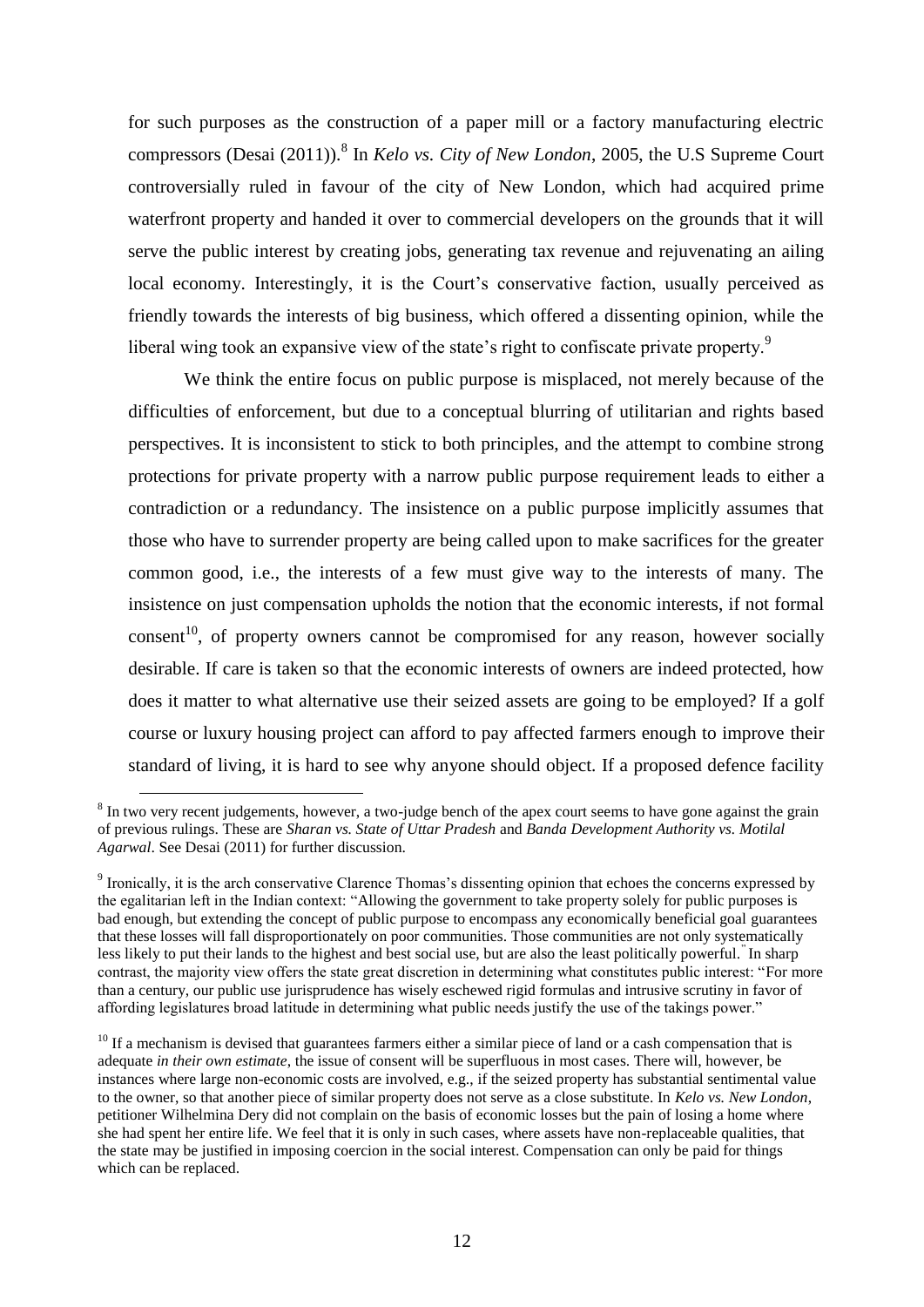claims to serve the national interest, yet the government cannot find enough tax revenue to adequately compensate displaced landowners, one has to ask whether its claimed social benefits are real. If society is to violate property rights for whatever reason, it should put its money where its mouth is.

We need to clarify what we see as the government's role in the exercise of eminent domain. One view is that of a utilitarian social planner. Under such a view, the state can sit in judgement about the merits of alternative uses of land and take compensation obligations lightly. An alternative view is that the state's role is to facilitate complex economic transactions, reduce transaction costs and safeguard the interests of the weak. Under this view, the state's efforts should be concentrated almost exclusively on securing adequate compensation for those who have to give up land. We favour the latter view. If properly implemented, it should promote both economic efficiency and social justice. It is worthwhile to keep in mind that some of the worst human suffering in independent India has been inflicted in the cause of public projects like large dams, Nehru's temples of modern India.<sup>11</sup> On the other hand, farmers have reportedly become rich in places like Gurgaon by selling their land to private property developers for housing projects. The time has come to see the farming community not as perennial victims of modernity but as potential stakeholders and beneficiaries of economic development by virtue of the valuable assets they own.<sup>12</sup> These assets should not be zealously locked away for traditional use but should serve as keys to the vault where much of India's newly generated wealth is being stored.

(B) *Multi*-*cropped land*: The draft Bill previously circulated by the Ministry of Rural Development (MRD, 2011) simply declared all irrigated multi-cropped land off limits, which was in line with the sentiments expressed by Mamata Banerjee's government as well as some commentators on the issue. The version tabled before Parliament (LARR, 2011) relaxes this constraint somewhat by allowing the acquisition of multi-cropped land under "exceptional circumstances" and up to a cumulative ceiling of 5% of such land in the district. It also waives the requirement for "linear projects" like railways, highways and power lines.

The restrictions on use of multi-cropped land are still a significant constraint on industrialisation if not infrastructure building, since more than half the cultivated land in the

 $11$  See Duflo and Pandey (2007) for a comprehensive study of the social impact of dam construction in India after Independence.

<sup>&</sup>lt;sup>12</sup> Indeed, the proposed Bill embraces such a philosophy at the very outset when it declares: "...the cumulative outcome of compulsory acquisition should be that affected persons become partners in development leading to an improvement in their post acquisition social and economic status…"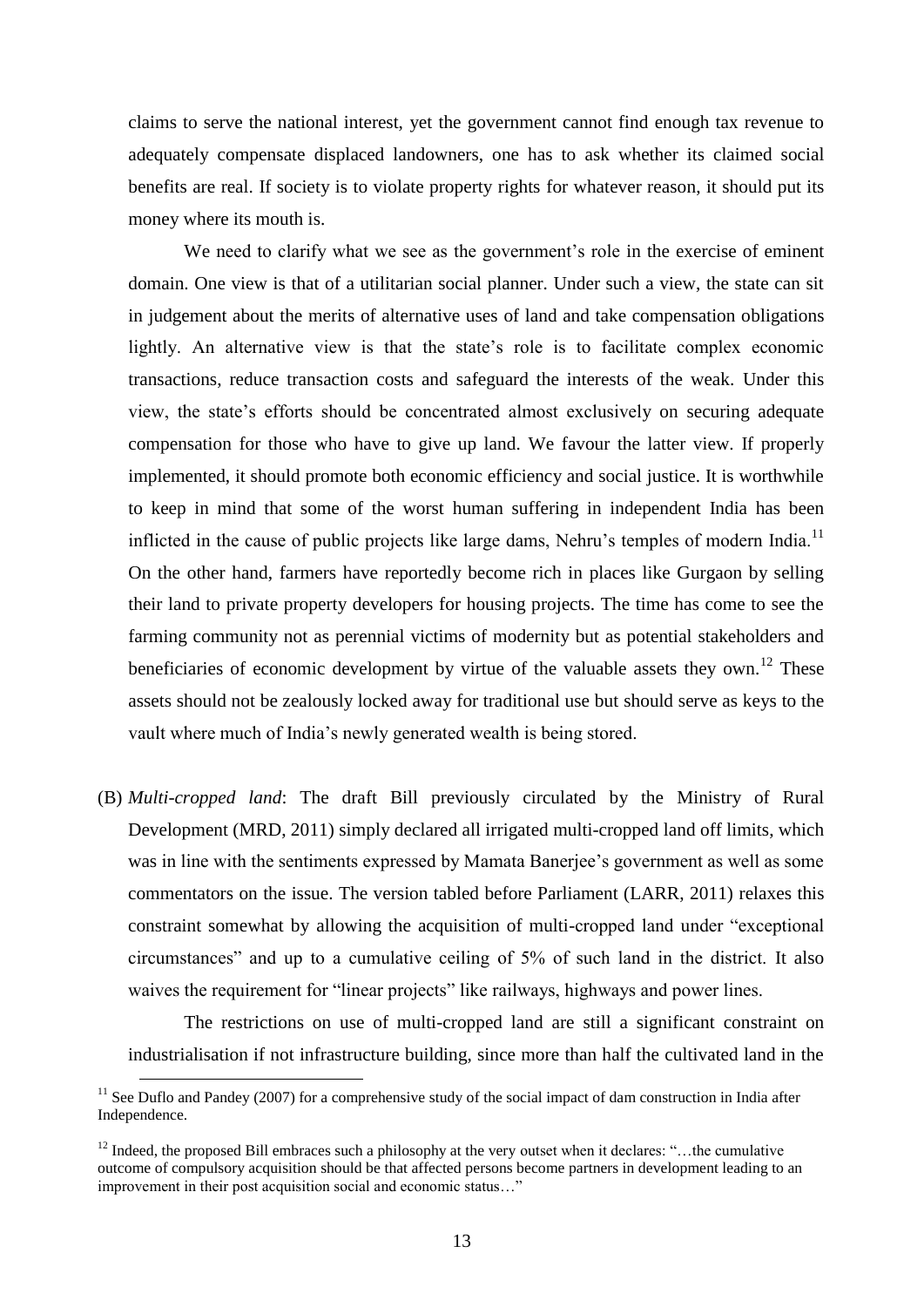country is multi-cropped. This is particularly true in regions surrounding the major metros, where demand for agricultural land is the highest. The thinking behind such a proscription is difficult to understand, and its contradictions are similar to those of the public purpose clause. If the concern is that farmers may be given a raw deal, what matters is not whether the land grows one crop or three but whether the compensation paid is enough to cover the value of the crop that will be lost. Since farmers in single-cropped regions are generally poorer and more economically vulnerable, the first egalitarian instinct should have been to erect a protective legal fence around their property instead of rushing to quarantine relatively prosperous multi-cropped land. The restrictions clearly reflect a concern not for the affected farmers' welfare but aggregate food production and prices, i.e., it is utilitarian in outlook.

That industrialisation may lead to food shortages is an alarmist view. The fraction of agricultural land required for industrial production is too small to make more than a dent on overall food production. For this reason, the literature on economic development has paid almost exclusive attention to the transfer of labour from agriculture to industry along the path of development, and has neglected the issue of land altogether. Infrastructure projects and urban expansion are likely to shrink agricultural land to a greater extent, but even there, the demand is going to be quite small relative to total availability. It is worth noting that most industrialised nations are self-sufficient in food production in spite of a tiny fraction of the labour force being engaged in farming, and this has been made possible by a sustained increase in agricultural productivity partly brought about by the fruits of industrialisation such as fertilizers and irrigation technology. At any rate, the price mechanism provides a check on economically injudicious use of agricultural land. As crop output starts falling, prices will start to rise, leading to higher compensation demands from farmers, forcing industry to internalize the opportunity cost of industrial expansion. Much of the thinking on this issue is based on a centralized planning mindset, even though the assets and outputs in question are not supplied in a planned economy but through the market mechanism, whose allocative functions cannot be ignored while formulating policy.

Another point which is important in this context is that the economic value of an industrial plant can also be highly sensitive to its location, depending on factors such as access to water, electricity, road and railway networks, skilled labour, etc. This is why industrialists will typically have a preference for locating factories close to major urban centres and connecting highways. One reason for Singur's attractiveness to the Tatas is obvious – it sits just off the newly built Durgapur Expressway, providing easy access to Kolkata as well as other towns in West Bengal's industrial belt. As long as industry is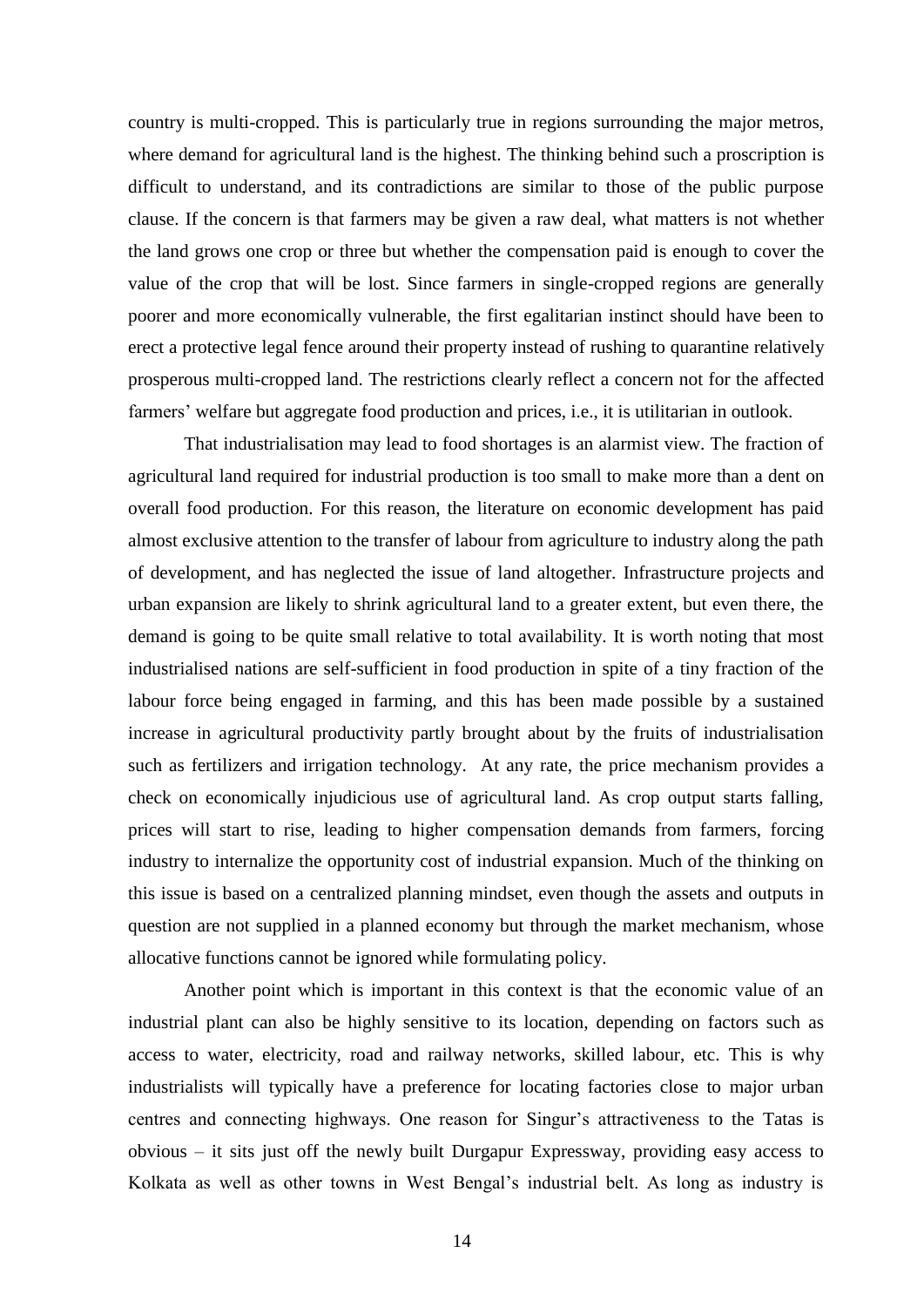obliged to pay compensation that fully captures the value of the lost agricultural output and livelihoods, there is no reason why its location preference should not be taken into account. Since acquiring fertile, multi-cropped land will be more costly for industry than singlecropped or fallow land (assuming the compensation system has been set up right), there is no reason why it would want to do so unless it anticipates enough additional benefits. The insistence on protecting multi-cropped land is baffling and counter-productive.

(C) *Other remuneration*: The draft Bill previously circulated (MRD, 2011) contained an extensive R&R package. Its rigid requirements included various mandatory benefits other than lump sum cash payments, including employment guarantees, annuities, company shares, land-for-land, share of appreciated land value after resale, and replacement of lost homestead. This was a recipé for increasing administrative costs, jeopardizing enforceability and compensating affected families in highly inefficient ways. Anyone familiar with the amount of black money involved in India's real estate transactions can tell that giving previous owners a stake in the profits from resale is an open invitation to the new owners to conceal the real value of any future transactions. The employment guarantee provision was similarly open to abuse, since it did not specify conditions of termination. Companies can save a lot of money by employing farmers in positions incommensurate with their skills and firing them shortly afterwards for incompetence or insubordination. Annuities are a highly illiquid asset compared even to land and will prove useless in fortifying the family's capacity to face a medical emergency, invest in children's education or durable goods, and take out loans. Payment in company shares instead of cash exposes the recipient to undue risk.

The Bill introduced in Parliament has commendably moved away from the earlier draft in this respect and has introduced a lot more flexibility into the package. Recipients will now have a choice between an annuity (Rs. 2,000 per month per family for 20 years), a job and a lump sum payment of Rs. 5 lakhs. Share of profits from resale has been restricted to cases where the property has remained undeveloped. In the case of urbanization projects, land-for-land provisions are not compulsory but an option that can be exercised against an appropriate deduction from the cash award.

As Banerjee et al (2007) point out, receipt of a large amount of cash as the main source of livelihood may be problematic for people who lack investment expertise or even access to sophisticated financial instruments. The solution is to provide the farmer more *options*, not a rigid, one-size-fits-all portfolio of assorted non-farm assets. In other words, as a default, farmers should be offered compensation entirely in the most fungible form,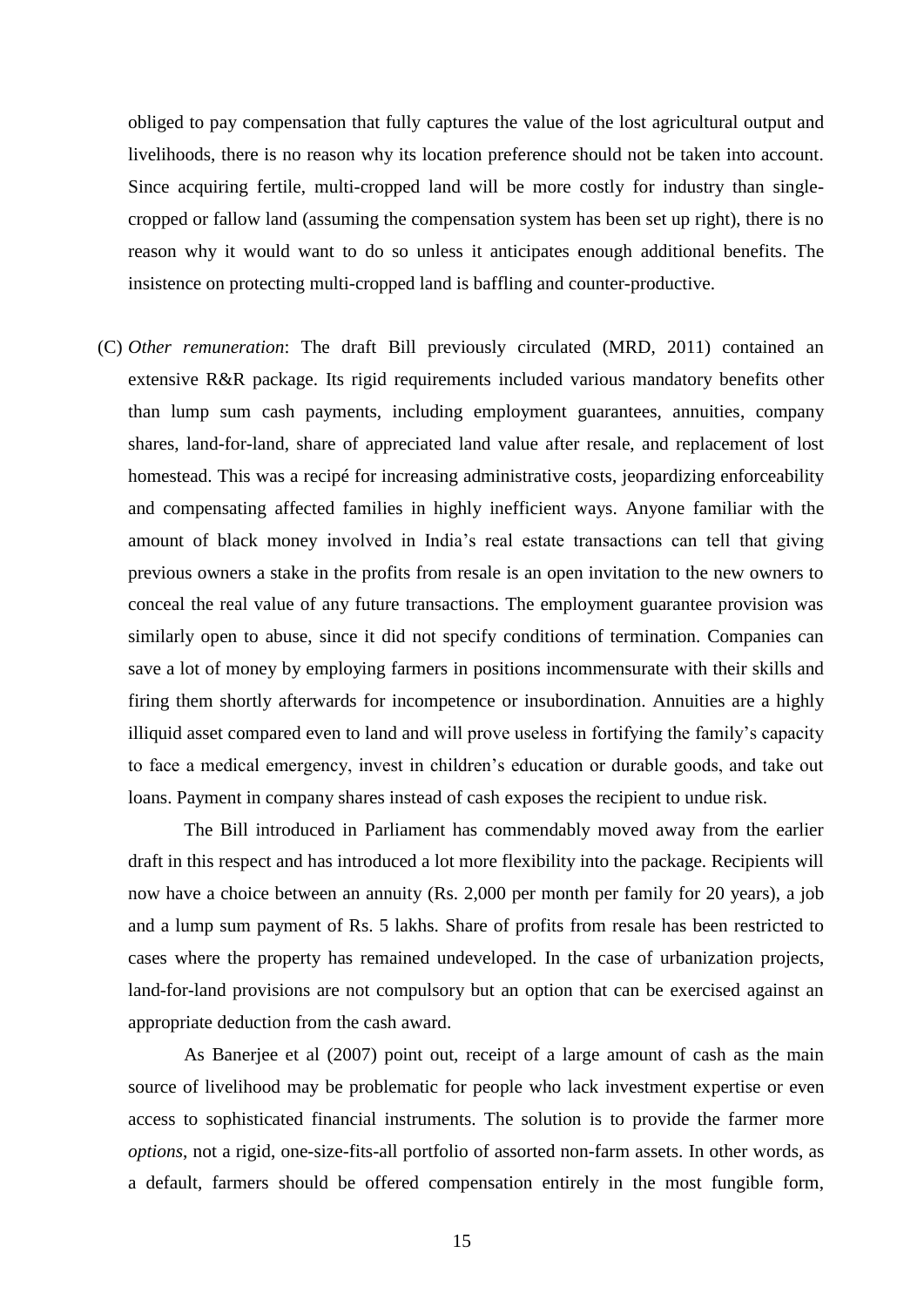together with access to banking services, investment advice and a choice of various financial instruments that poor peasants may be otherwise unaware of or find difficult to access. Our proposed method explicitly adds a critical asset (land) to the menu of choices because of market imperfections – namely, land in rural India is difficult to buy and sell. LARR, 2011, has rightly increased farmer choice in its design of the R&R package, but has left out the most important asset that farmers will possibly care about – land for cultivation. This is a major defect of the Bill.<sup>13</sup>

(D) *Partial acquisition for industry*: The previous draft Bill (MRD, 2011) allowed government to acquire land for private use (industries, SEZs, etc.) provided at least 70% of the total area needed for the project had already been purchased through the market. The Bill before Parliament, however, has no such provision and allows acquisition on behalf of private companies only if the project serves a public purpose, as specified in section 2 (companies are still liable for R&R for large scale projects even when the land is acquired through private negotiations). Interpreted literally, LARR, 2011, has restricted the scope of eminent domain, though it may be argued that the definition of 'public purpose' is still kept vague enough to allow government acquisition on behalf of industries. This has been a hotly debated issue, and the view that government should completely stay away from land transfers between private parties has been forcefully advocated by Mamata Banerjee as well as a majority of the NAC Working Group (NAC,  $2011$ ).<sup>14</sup> It is true that the state's eminent domain power has historically aligned itself with corporate and commercial interests instead of safeguarding the interests of poor landowners, but this is precisely what the new legislation is supposed to stop and even reverse. If one really believes that the new laws can make the state work in the interest of the poor, it is only logical to bring all kinds of land transactions within in its ambit rather than restrict its scope. The desire to curtail the state's role betrays a lack of faith in the legislation's professed ability to achieve its objectives.

 $13$  As mentioned earlier, there is a provision in the Bill for some award of land, in the form of 20% of the developed area for urbanization projects and small plots in the command area for irrigation projects. The contrast with our proposal must be pointed out. This is not an award of *arable land* in most cases, it is not an acre-for-acre swap, and it makes no attempt to sort out the more land hungry from the less. In other words, it is a mechanical formula for a reduced and token award to be distributed among affected farmers on a pro-rated basis.

 $14$  Dr N.C Saxena of the NAC Working Group, however, favours state acquisition on behalf of industry. Dr Saxena's reasoning is that reliance on open market purchases will leave small farmers at the mercy of the land mafia, prevent industries from locating in tribal areas where sale of land to non-tribals is illegal, and cause significant delays due to incomplete land records in many parts of the country. We find much greater merit in Dr Saxena's position.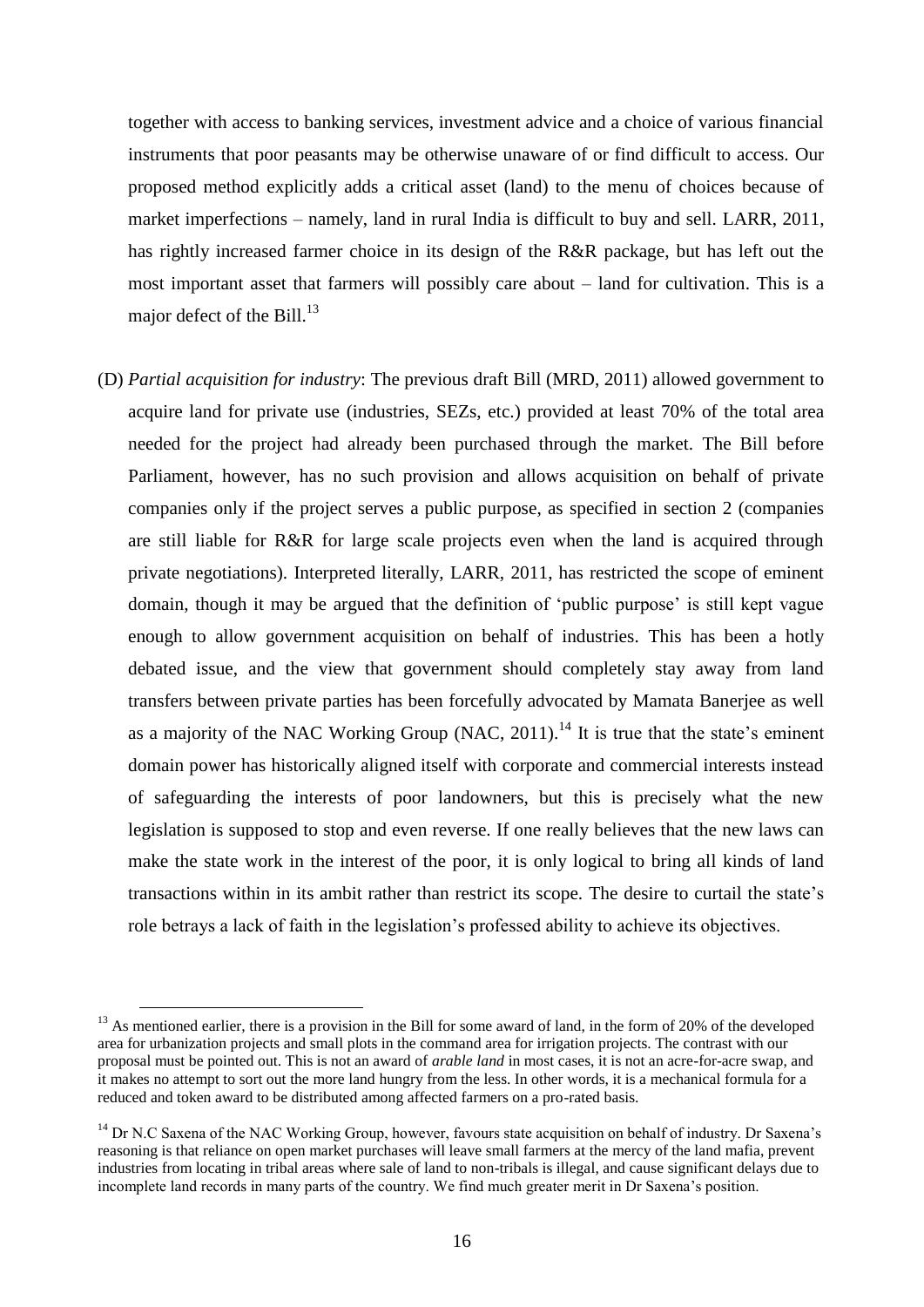We think the single most important reason the state's participation is essential in large scale land acquisition for industry has to do with reduction of transaction costs and expedition of the process. The market often works well in arranging bilateral transactions, but its effectiveness drops exponentially as the number of parties to the transaction grows large, especially in a country like India where property rights are poorly defined, land records are fuzzy and courts work at a glacial pace. One must keep in mind that a legal problem may crop up even after a private sale has been completed; for example, if the ownership of a plot of acquired land was under dispute<sup>15</sup>, its sale could be challenged in court by other claimants to the property, taking years to resolve and holding up the project due to a stay order till the ownership issue is settled. The thousand acres acquired in Singur came in such small parcels that there were nearly 12,000 owners involved.

To get a quantitative sense of the problem, suppose that any particular private transaction has a 1% chance of facing a court challenge, causing significant delays. A single or a handful of such transactions (the kind of numbers needed for a housing project, say) has a very good chance of proceeding without a glitch. Simple calculations show that the probability of at least one such legal snag developing (and a single dispute is enough to hold up the entire project) rises to 63% for 100 plot sales, and 99.99% for 1,000 plot sales.<sup>16</sup> For the kind of numbers involved in Singur and many other places, without government participation, a legal quagmire is virtually a certainty. The advantage of bringing all the land under eminent domain is that these private disputes can be processed in parallel, without holding up the project itself. While it is important to pay attention to equity and justice, there is substantial common interest in seeing socially useful projects that generate economic surplus come to a quick fruition. In a poor nation where a bulk of the population lives on the brink of subsistence, a strident egalitarianism that is utterly indifferent to increasing the size of the pie is ultimately a disservice to the poor.

## (E) *Compensating Livelihood Losers*

1

Under LARR, 2011, families who "[do] not own any land" but whose "primary source of livelihood stands affected" are entitled to an R&R package (section 3(c)). The intended beneficiaries appear to be primarily tenants, sharecroppers and agricultural labourers who

 $15$  To consider a very plausible scenario, suppose the original owner has recently died, and an inheritance battle has broken out among his children.

<sup>&</sup>lt;sup>16</sup> These are obtained by standard calculations using binomial distributions.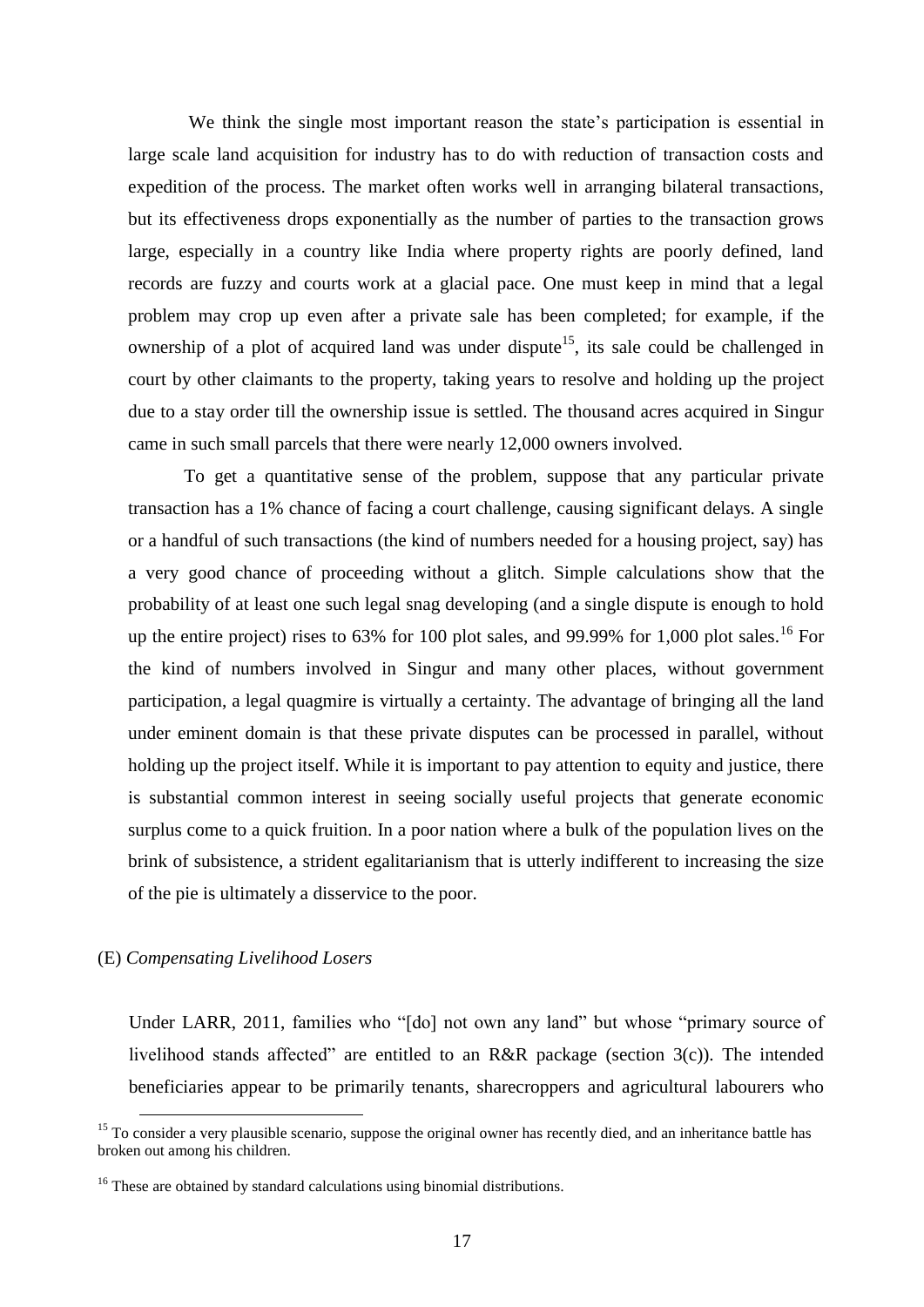worked on the seized property. It is commendable that the new law seeks to go beyond formal property rights and protect the interests of all persons affected by economic change. However, its attempts on this front are afflicted by the same problem that characterizes its choice of compensation amounts – an unwillingness to take into account the role of prices and market responses.

Elementary economic reasoning suggests that tenants and labourers who get displaced from the acquired land will flood the local labour and land-lease markets, depressing wages and driving up rents. Relief that is narrowly targeted at those who were attached to the seized properties will suffer from two kinds of errors. First, unlike landowners, tenants and labourers do not lose their primary income generating asset (labour) – they merely have to find alternative employment opportunities (given market frictions, this may be difficult and time consuming). An R&R package that captures the full income stream being generated by their previous jobs is over compensation. Second, tenants and labourers working in neighbouring fields will be under compensated under the proposed scheme, since there is no provision to make up for the losses arising from increased competition in the relevant markets and the adverse price movements that will result from it. There can be many other sources of damage to the local population – groundwater depletion, loss of access roads, loss of business for artisans, etc.

Trying to reach all affected parties raises difficult issues of identification and damage assessment. We will not go into the problem in detail, since the focus of this article is on compensating landowners. As a general approach, we see much merit in a strategy of investment in the local economy to raise general living standards and opportunities, instead of trying too hard to provide targeted entitlements to specific groups. These measures might include NREGA style employment guarantee programmes, infrastructure creation, and job retraining. For the sake of credibility of delivery, these programmes should be in place before the acquisition process gets under way, instead of being dangled as empty promises for the future. Since it is difficult to track whether the diffused externalities from a project have been neutralized through local public goods creation and R&R packages, the idea of a referendum seeking the consent of a majority (or super-majority) is attractive. However, the Bill's requirement of 80% approval seems to be on the higher side.

One important caveat to the discussion above concerns the issue of long-term tenants or tenants who enjoy some protection from eviction under law (e.g., beneficiaries of *Operation Barga*). Since these tenants are under contractual and/or legal protection and cannot be arbitrarily evicted, they are legally entitled to some compensation if the land is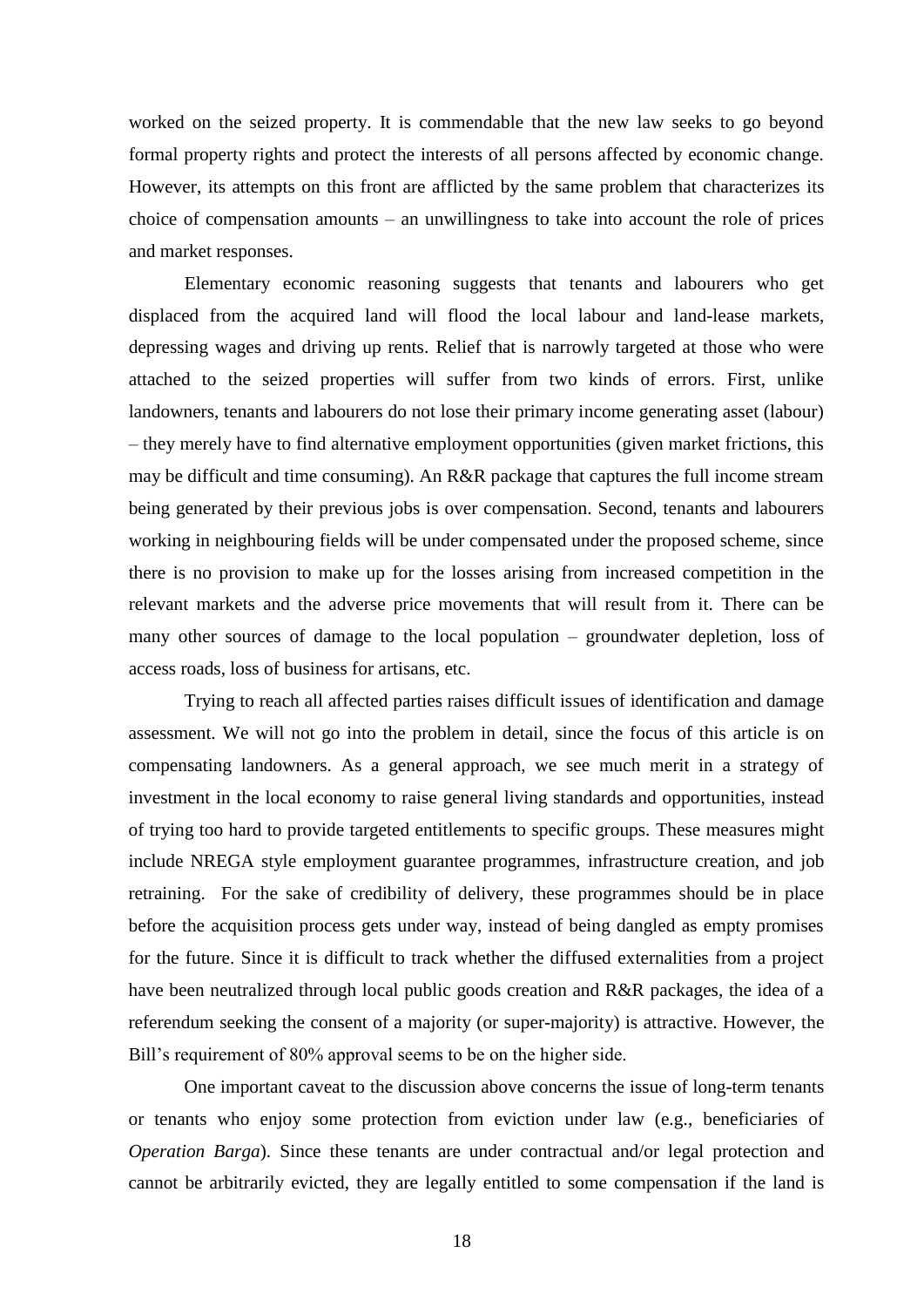sold. There are other economic reasons for having a compensation policy in such cases (see Ghatak and Mookherjee (2011)). Due to regulations or other distortions in the rental market, the tenant may be earning rents (e.g., due to a legally stipulated minimum crop share). In this case, vesting sole decision rights with the landlord concerning sale of the asset will generate socially excessive incentives to sell to third parties when the opportunity arises. This is because the landlord will neglect the effect of the sale on the loss of surplus by the tenant. Also, in the absence of a well-defined compensation policy, those who fear displacement due to the process of industrial development will tend to under-invest in the assets (e.g., land) which will affect the productivity of these assets in their existing use, as well as the willingness of the owners to convert them to alternative uses.

### **Conclusion**

Eminent domain is one of the most controversial and politically sensitive instruments of state power anywhere in the world. Depending on how it is used, it can clear the way for rapid economic transitions, technological progress and inclusive growth, or it can trample on property rights, the economic interests of poor and vulnerable groups, and fundamental principles of justice. The Land Acquisition, Rehabilitation and Resettlement Bill, 2011, is clearly a long overdue attempt to address the inadequacies of the colonial Land Acquisition Act of 1894, which has been merrily exploited by commercial interests, corrupt politicians and an indifferent state to promote widespread land grab at the expense of the poor. Despite its good intentions, the draft Bill misses out on an opportunity to promote growth and prosperity while protecting the vulnerable. There exist much better ways of converting agricultural land for industrial use or infrastructure building, as we have tried to outline in this article.